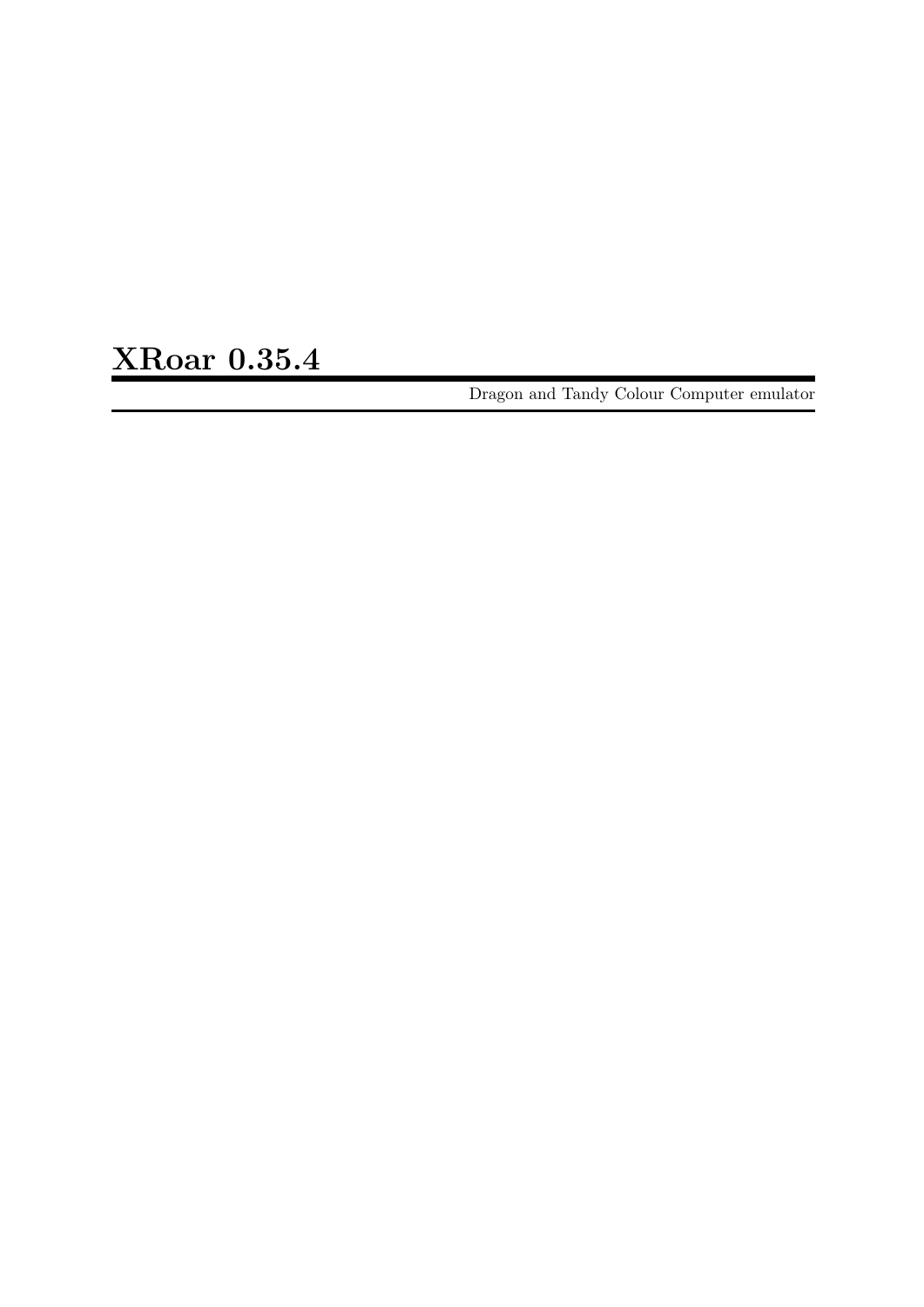This manual is for XRoar (version 0.35.4), a Dragon and Tandy Colour Computer emulator. Copyright  $\odot$  2019 Ciaran Anscomb.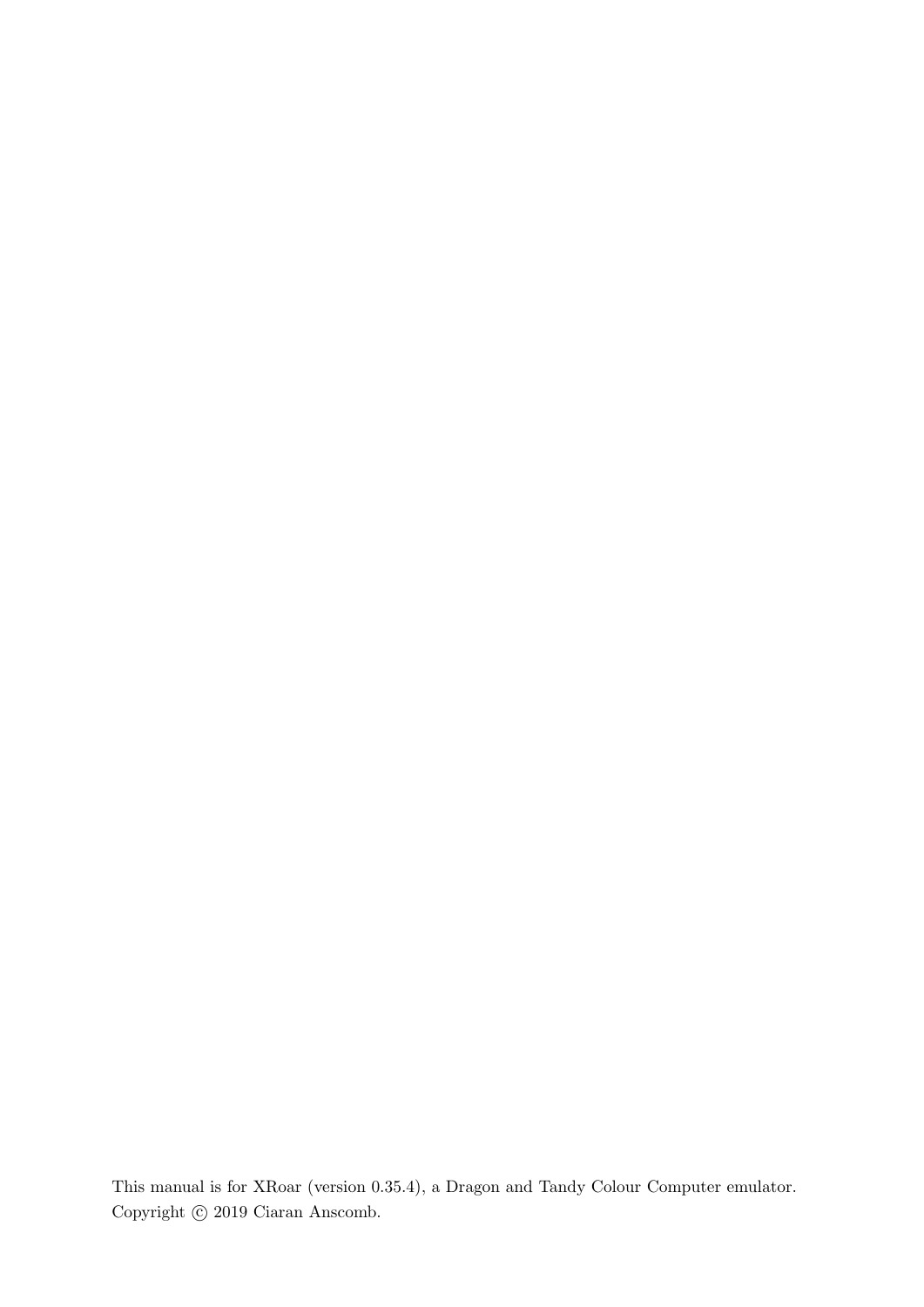# Table of Contents

| $\mathbf 1$    |                                                                                                                  |  |
|----------------|------------------------------------------------------------------------------------------------------------------|--|
|                | 1.1                                                                                                              |  |
|                | 1.1.1                                                                                                            |  |
|                | 1.1.2                                                                                                            |  |
|                |                                                                                                                  |  |
|                | 1.2.1                                                                                                            |  |
|                | 1.2.2                                                                                                            |  |
|                | 1.3                                                                                                              |  |
|                | 1.4                                                                                                              |  |
| $\overline{2}$ |                                                                                                                  |  |
|                | 2.1                                                                                                              |  |
|                | 2.2                                                                                                              |  |
|                | 2.2.1                                                                                                            |  |
|                | 2.2.2                                                                                                            |  |
|                |                                                                                                                  |  |
| 3              |                                                                                                                  |  |
|                | 3.1                                                                                                              |  |
|                | 3.2                                                                                                              |  |
|                | 3.3                                                                                                              |  |
|                | 3.4                                                                                                              |  |
|                | 3.5                                                                                                              |  |
|                | 3.6                                                                                                              |  |
|                | 3.7                                                                                                              |  |
| $\overline{4}$ |                                                                                                                  |  |
|                |                                                                                                                  |  |
|                | 4.1.1                                                                                                            |  |
|                | 4.1.2                                                                                                            |  |
|                | 4.2                                                                                                              |  |
|                | 4.3                                                                                                              |  |
|                | 4.4                                                                                                              |  |
|                | 4.5                                                                                                              |  |
|                | 4.6                                                                                                              |  |
|                | 4.7                                                                                                              |  |
|                | 4.8                                                                                                              |  |
| $\bf{5}$       | $Troubles hooting \ldots \ldots \ldots \ldots \ldots \ldots \ldots \ldots \ldots \ldots \ldots \ldots \ldots 19$ |  |
| 6              |                                                                                                                  |  |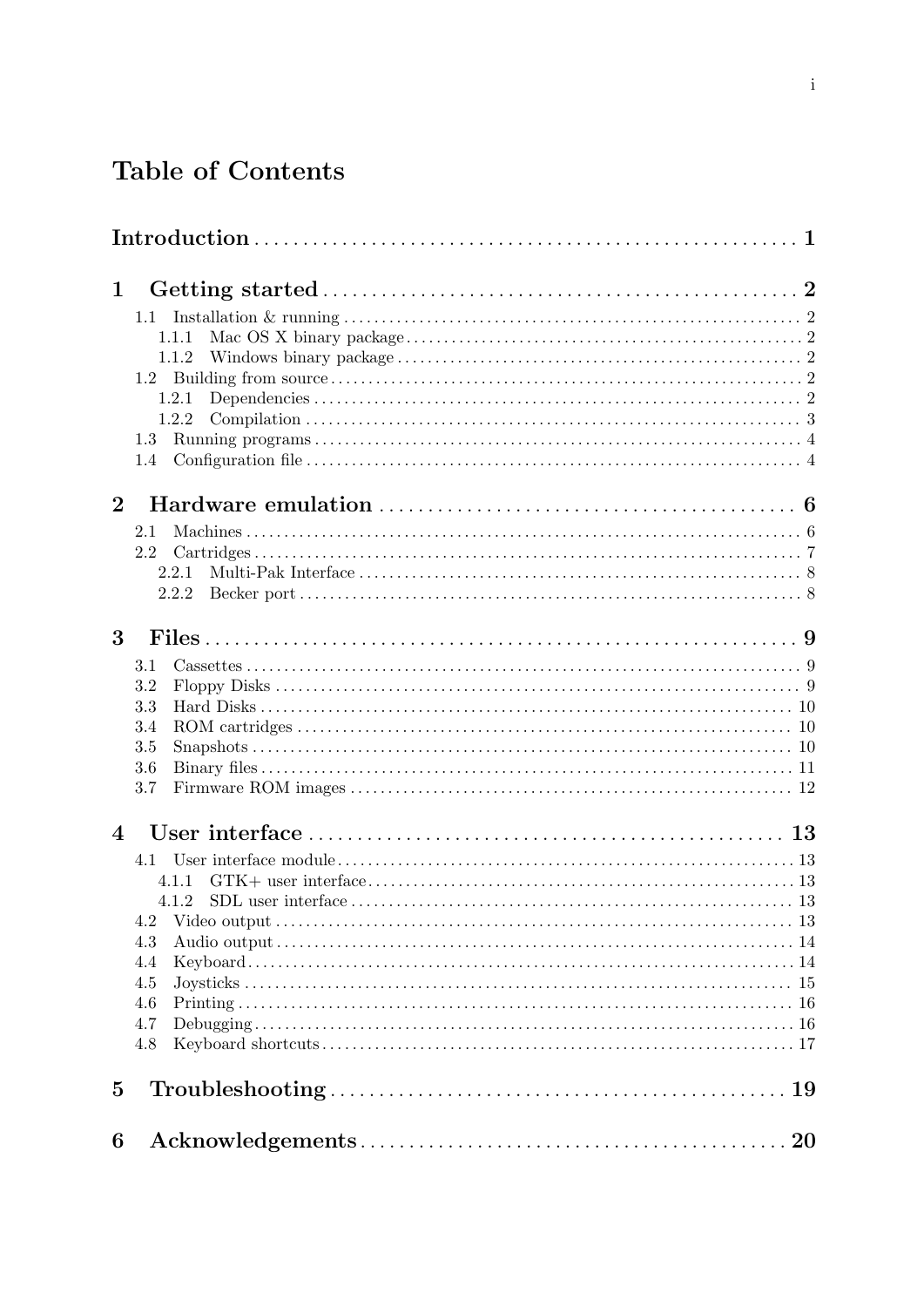## <span id="page-3-0"></span>Introduction

XRoar is a Dragon emulator that runs on a wide variety of platforms. Due to hardware similarities, XRoar also emulates the Tandy Colour Computer (CoCo) models 1 & 2. Some features are:

- Emulates Dragon 32, Dragon 64, Dragon 200-E, Tandy CoCo 1 & 2, and compatibles.
- Emulates DragonDOS, Delta and RSDOS disk systems.
- Emulates the Orchestra 90-CC stereo sound cartridge.
- Supports both raw and translated keyboard modes.
- Reads and writes virtual cassettes (compact .cas files and audio files).
- Reads and writes VDK, JVC and DMK format virtual floppy diskettes.
- Saves and loads machine snapshots.
- Provides a GDB target for remote debugging.
- Games Master Cartridge support, including SN76489 sound chip.
- MOOH RAM expansion + SPI support.
- Experimental Glenside IDE support.

XRoar is easily built from source under Linux, and binary packages are provided for Windows. It should still be possible to build for Mac OS X, but no binary packages are currently being provided.

XRoar was originally written to run on Solaris, Linux and the GP32 handheld. Later, it was ported to the Nintendo DS. Support has now been dropped for the GP32 and NDS as emulation accuracy, and thus the CPU requirement, has increased. Builds have not been tested under Solaris for some while.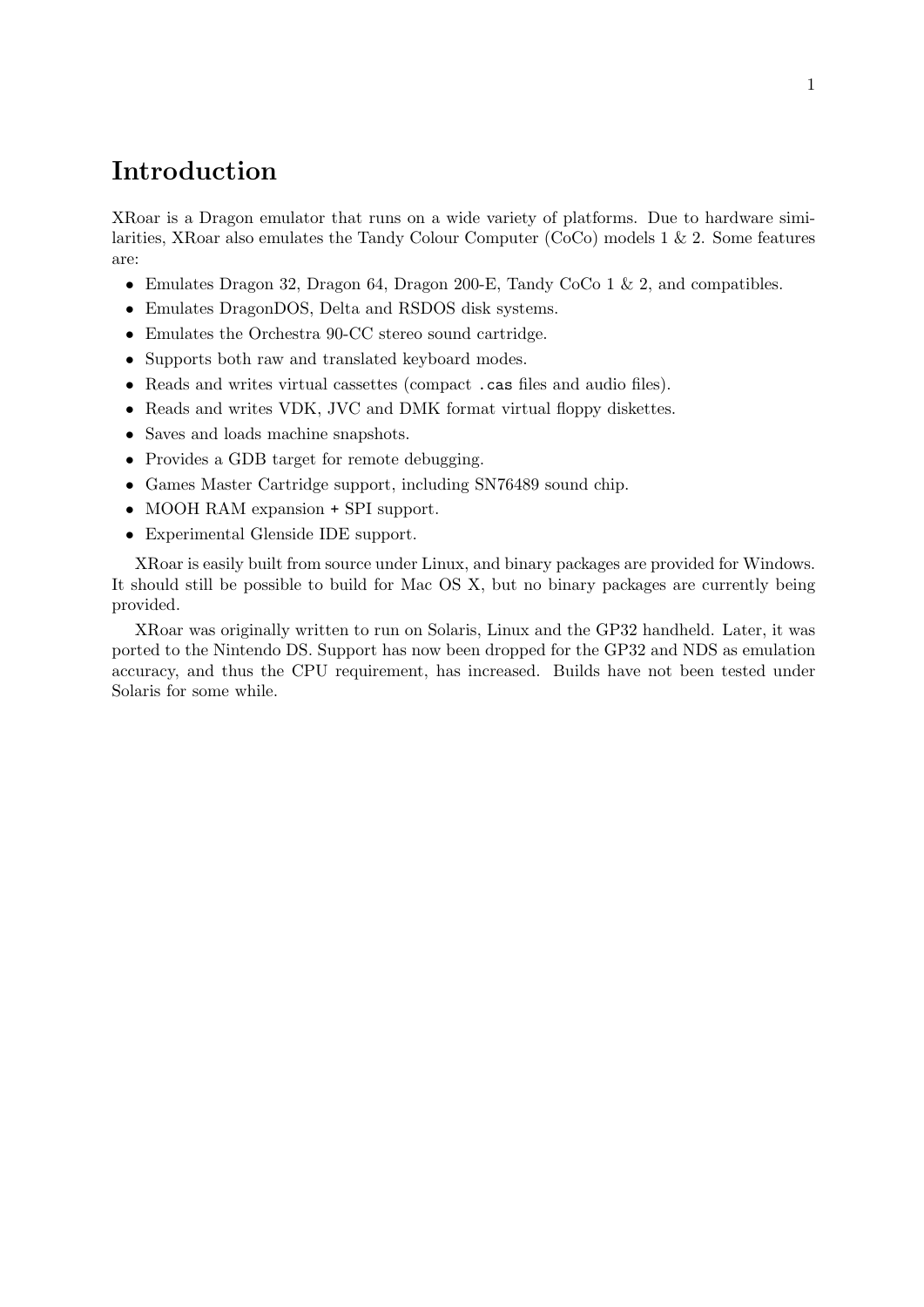## <span id="page-4-0"></span>1 Getting started

### 1.1 Installation & running

Pre-built binary packages are available from the XRoar home page ([http://www.6809.org.](http://www.6809.org.uk/xroar/)  $uk/xroar/$ <sup>1</sup>. If one is not available for your architecture, you will need to build from source. XRoar should build and run on any POSIX-like system for which SDL is available.

You will also need BASIC ROM images—binary dumps of the firmware from an original machine. The originals were part-written by Microsoft, so they are not distributed in the XRoar packages.

### 1.1.1 Mac OS X binary package

Download and unzip the appropriate .zip distribution for your system. Drag the application icon to /Applications/.

For troubleshooting or testing options, it's often a good idea to run from the command line, but application packages don't make that trivial. A symbolic link to somewhere in your PATH is all that's required. e.g.:

```
$ sudo ln -s /Applications/XRoar.app/Contents/MacOS/xroar \
        /usr/local/bin/xroar
```
After this, you can start the emulator by simply typing xroar followed by any command line options.

ROM images should be placed in a directory you create under your HOME named ~/Library/XRoar/roms/ (not the system directory, /Library/). Name any configuration file you create ~/Library/XRoar/xroar.conf.

The Mac OS X build provides a menu for access to certain features, and often accepts the more familiar Command+key in place of the Ctrl+key shortcuts listed in this manual.

### 1.1.2 Windows binary package

Download and unzip the appropriate .zip distribution for your system. The easiest way forward is to simply run it from this directory.

Copy ROM images to the same directory, and if you create a configuration file, simply name if xroar.conf and put it in the same directory.

Note when troubleshooting that the Windows packages are built using [MinGW \(](http://www.mingw.org/)http:// [www.mingw.org/](http://www.mingw.org/) $)^2$  (Minimalist GNU for Windows), and instead of printing to the console, useful information will end up in files called stdout.txt or stderr.txt.

The Windows build provides menu-based access to certain features.

### <span id="page-4-1"></span>1.2 Building from source

### 1.2.1 Dependencies

If there is no binary package for your system, you will have to build from source. XRoar can use various backend toolkits, and you will need to ensure you have their development files installed. If you're using Debian, this can (at the time of writing) be achieved with the following simple command:

\$ sudo apt-get install build-essential libsndfile1-dev libgtk2.0-dev \

 $1$  http://www.6809.org.uk/xroar/

<sup>2</sup> http://www.mingw.org/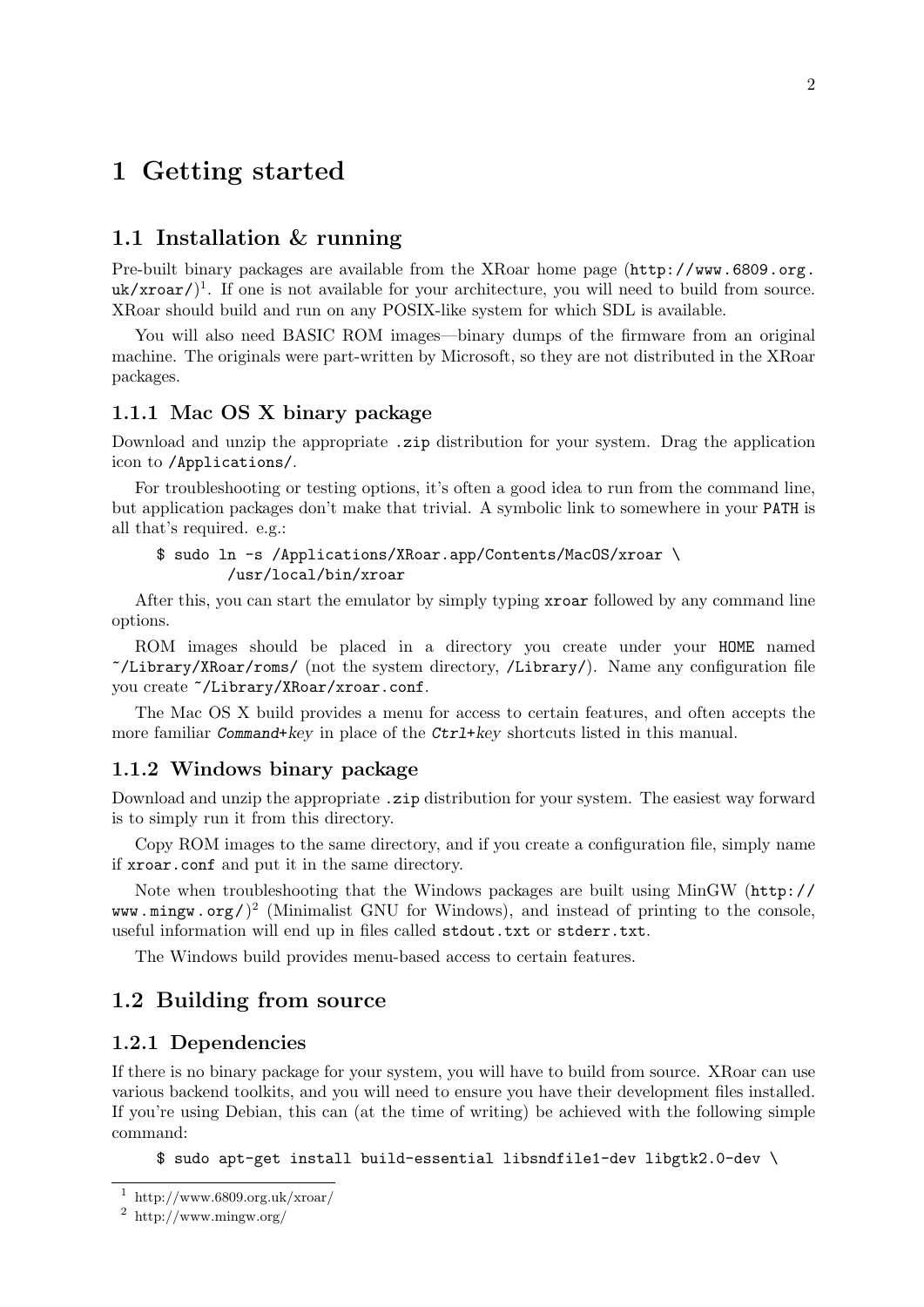#### libgtkglext1-dev libasound2-dev

<span id="page-5-0"></span>Under Mac OS X, first be sure to install Apple's Xcode ([https://developer.apple.com/](https://developer.apple.com/xcode/)  $x \cdot \text{code}$ )<sup>3</sup> package. The easiest way to then ensure you have XRoar's dependencies available is to use a system like Homebrew (http://mxcl.github.com/homebrew/)<sup>4</sup> or [MacPorts](http://www.macports.org/) (<http://www.macports.org/>) 5 . For Homebrew, the following command will install the required dependencies:

#### \$ brew install libsndfile sdl2

Otherwise, you'll have to do a bit of platform-specific research to ensure you have all the dependencies for a full build:

GTK+ (<http://www.gtk.org/>)<sup>6</sup>, the GIMP toolkit, provides the most full-featured user interface. It is only usable as such if you also have GtkGlExt ([http://projects.gnome.org/](http://projects.gnome.org/gtkglext/) [gtkglext/](http://projects.gnome.org/gtkglext/)) 7 , an OpenGL extension used to provide video output. Otherwise, it can provide a file requester for use by other user interfaces.

SDL (<http://www.libsdl.org/>)<sup>8</sup>, Simple Directmedia Layer, provides a slightly more basic user experience. Menus are added using native code under Mac OS X and Windows; any other target using SDL will support only keyboard shortcuts. Unless you are building for Linux, SDL is required to use joysticks.

Other supported audio APIs: OSS, ALSA, PulseAudio, CoreAudio. Some other options are still in the code base, but have not been tested in a while.

libsndfile (<code><http://www.mega-nerd.com/libsndfile/></code>) $^9$  is recommended to enable support for using audio files as cassette images.

### 1.2.2 Compilation

Once you have the dependencies, building XRoar follows a familiar procedure:

```
$ gzip -dc xroar-0.35.4.tar.gz | tar xvf -
$ cd xroar-0.35.4
$ ./configure
$ make
$ sudo make install
```
The configure script has a lot of options guiding what it tests for, specifying crosscompilation, changing the install path, etc. List them all with the --help option.

By default, configure will set up an install *prefix* of /usr/local, but this can be changed by using the --prefix=path option.

Once built, run make install as root (or use sudo, as in the example above) to install the binary and info documentation on your system. The executable is called xroar. ROM images should be placed either in your home directory as ~/.xroar/roms/, or under the installation  $prefix$  as  $prefix/share/xxoar/rons/$ . Any configuration file should be created as ~/.xroar/xroar.conf.

XRoar can be built on one platform to run on another. The Windows binary package is built like this. To specify a cross-compile, use the  $-$ -host=host argument to configure. For example, to build for Windows, you might use './configure --host=i686-w64-mingw32'.

<sup>3</sup> https://developer.apple.com/xcode/

<sup>4</sup> http://mxcl.github.com/homebrew/

<sup>5</sup> http://www.macports.org/

 $6$  http://www.gtk.org/

<sup>7</sup> http://projects.gnome.org/gtkglext/

 $^8\,$ http://www.libsdl.org/

<sup>9</sup> http://www.mega-nerd.com/libsndfile/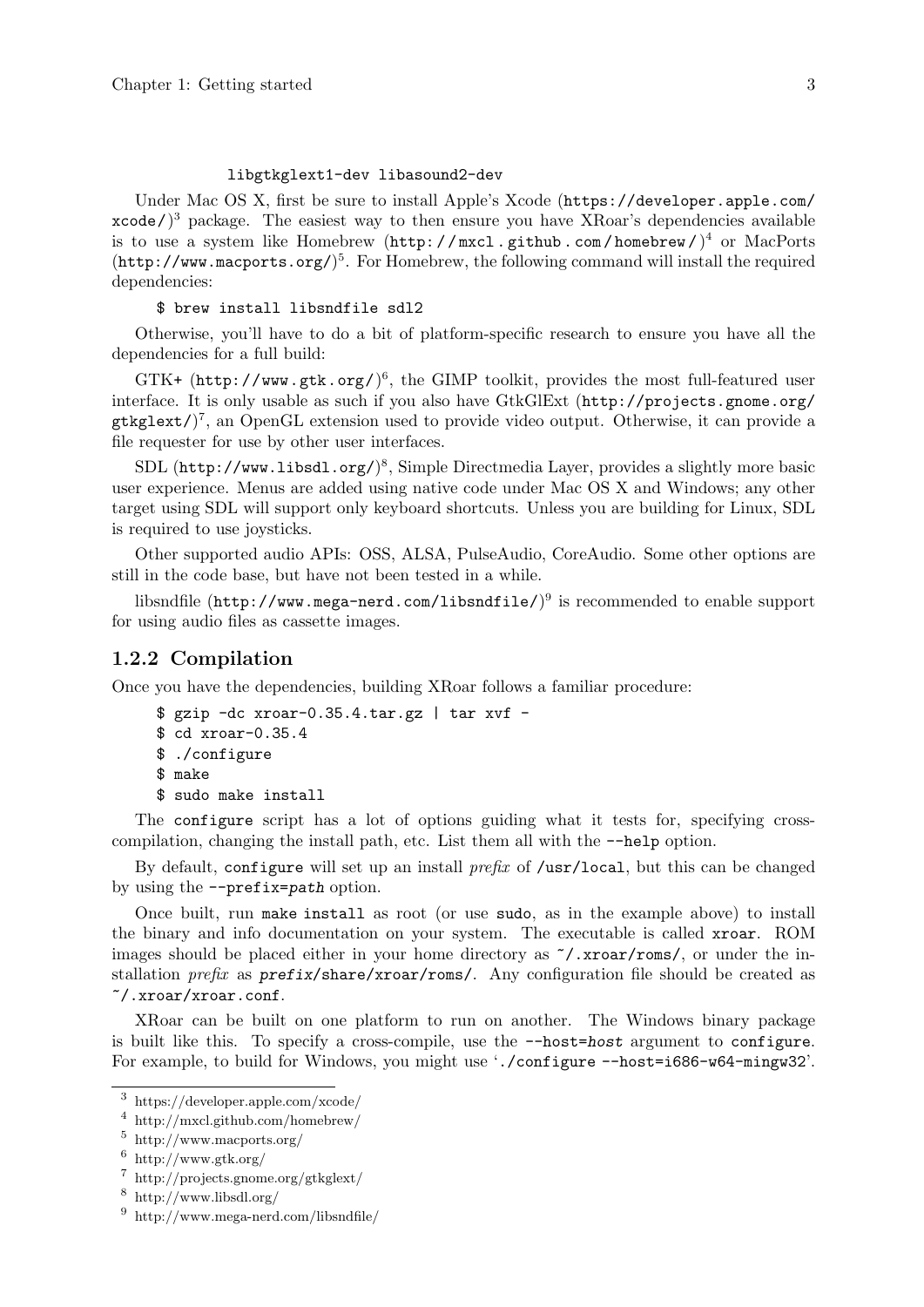<span id="page-6-0"></span>Getting everything "just so" for a cross-build can be a tricky procedure, and the details are beyond the scope of this manual.

### <span id="page-6-1"></span>1.3 Running programs

Images of ROM cartridges, cassettes and disks can all be attached by pressing  $\mathcal{C}\text{tr1+}L$ . Cassettes will be positioned at the beginning of the "tape" and disks will be inserted into the first drive.

To attach an image and try to automatically start it, press Ctrl+Shift+L instead. XRoar will try and start the program using the normal method for the type of image:

- If a BASIC program is found on a cassette, XRoar types "CLOAD", waits for the program to load, then types "RUN".
- For machine code programs on cassette, XRoar types "CLOADM" if they appear to load in an autorun fashion, otherwise "CLOADM:EXEC". Special built-in rules try and recognise some programs and issue a customised series of commands.
- If a ROM cartridge is inserted, the emulated machine is power cycled.
- If a disk image is autorun, XRoar types "BOOT" (Dragon) or "DOS" (CoCo).

If you have trouble with a program, refer to its loading instructions: it may require a different series of commands to get going. If you still have issues, see [Section 2.2 \[Cartridges\], page 7,](#page-9-1) [Section 3.1 \[Cassettes\], page 9,](#page-11-1) or [Section 3.2 \[Floppy Disks\], page 9.](#page-11-2)

The keyboard layout of modern machines is not identical to that of the Dragon, so XRoar provides two ways of working. The default, "untranslated", is to map key positions as closely as possible (e.g. the key to the right of P maps to  $\emptyset$ ). Pressing Ctrl+Z toggles "translated" mode, which tries to map key *symbols* closely instead (e.g. pressing ' will press **Shift+7** in the emulated machine).

In addition, a couple of keys aren't always available on modern keyboads, so Escape maps to the Dragon's BREAK key, and Home maps to CLEAR. See [Section 4.4 \[Keyboard\], page 14](#page-16-1).

XRoar will make use of attached joysticks, but can also emulate them with the cursor keys and Left Alt. Press  $\mathcal{C}tr1+J$  to cycle through three emulation modes: No joystick emulation (default), Right joystick, Left joystick. See [Section 4.5 \[Joysticks\], page 15.](#page-17-1)

### 1.4 Configuration file

This manual details the options available for configuring XRoar. Each option can be passed on the command line or placed in a configuration file called xroar.conf. xroar.conf is read first, and any command line options then take precedence. Directives are listed in xroar.conf one per line, and the leading dashes may be omitted.

The installation and compilation sections above list good default locations for xroar.conf, but it is actually searched for in a list of directories. You can override this search path with the XROAR\_CONF\_PATH environment variable, which contains a ':'-separated list of directories. Here are the defaults:

| Platform   | Default XROAR_CONF_PATH                                                                                                                               |
|------------|-------------------------------------------------------------------------------------------------------------------------------------------------------|
| Unix/Linux | $\tilde{z}/x$ roar: prefix/etc: prefix/share/xroar                                                                                                    |
| Mac OS X   | $\gamma$ Library/XRoar: $\gamma$ /xroar: <i>prefix</i> /etc: <i>prefix</i> /share/xroar                                                               |
| Windows    | :~/Local Settings/Application Data/XRoar:~/Application Data/XRoar                                                                                     |
|            | $\mathbf{M}$ , and it is a set of $\mathbf{M}$ . The set of $\mathbf{M}$ is the set of $\mathbf{M}$ is a set of $\mathbf{M}$ is a set of $\mathbf{M}$ |

Note the leading ':' in the Windows default indicates an empty entry, meaning it will look in the current working directory first (i.e. you can put xroar.conf into the directory from which you run XRoar).

'~' indicates the user's home directory: the HOME environment variable on Unix systems, or USERPROFILE on Windows.  $prefix$  is the installation prefix, which is usually /usr/local.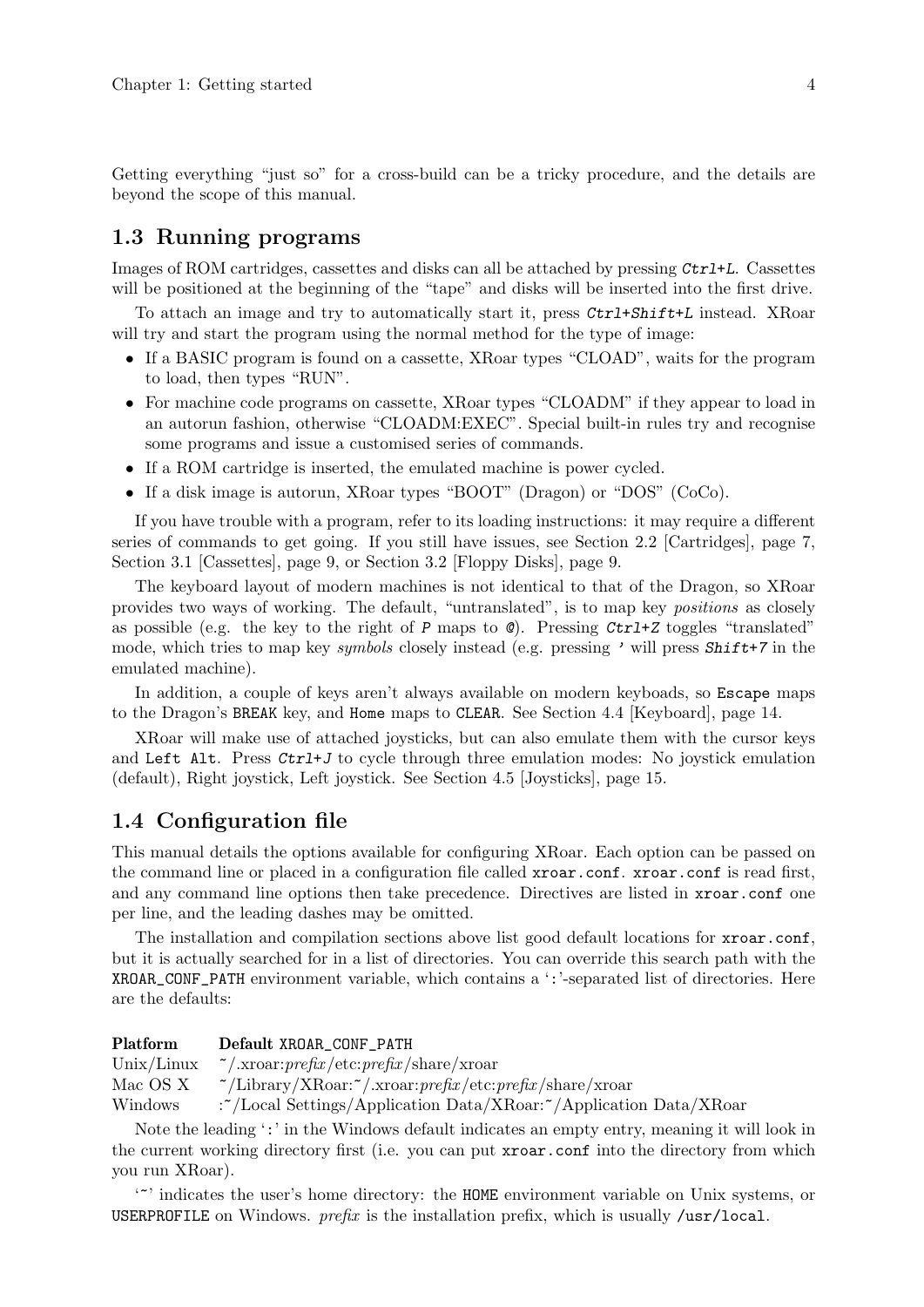To bypass the search path and start XRoar using a specific configuration file, pass -c filename as the very first option to XRoar.

To print the current configuration to standard output (suitable for redirection to a config file), run with -config-print. This will include all the built-in machine and cartridge definitions. For a complete version including default values, use -config-print-all.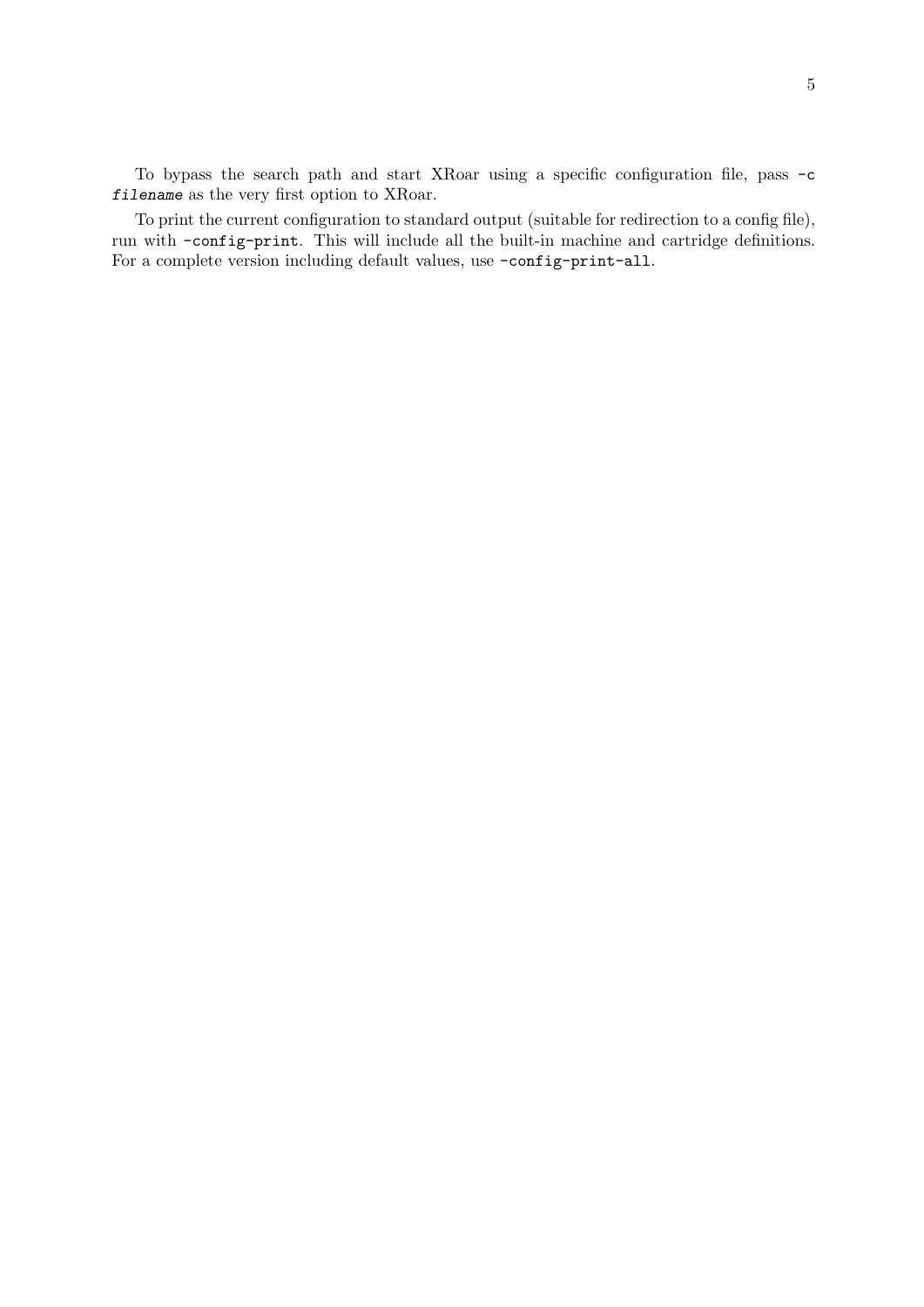## <span id="page-8-0"></span>2 Hardware emulation

### <span id="page-8-1"></span>2.1 Machines

With no other options, XRoar searches the ROM path and determines which supported machine has firmware ROM images are available. It tries in this order: Dragon 64, Dragon 32, Tandy CoCo. This can be overridden with the -default-machine name option. XRoar has built-in configurations for the following machines:

| Name         | <b>Description</b>           |
|--------------|------------------------------|
| 'dragon32'   | Dragon 32 (PAL).             |
| 'dragon64'   | Dragon 64 (PAL).             |
| 'dragon200e' | Dragon 200-E (PAL).          |
| 'tano'       | Tano Dragon (NTSC).          |
| 'coco'       | Tandy Colour Computer (PAL). |
| 'cocous'     | Tandy Color Computer (NTSC). |
| 'mx1600'     | Dynacom MX-1600 (PAL-M).     |

You can create new machine configurations or reconfigure existing ones. Select a machine configuration with -machine name, and use the following options to modify it:

#### -machine-desc name

Description shown in -machine help.

### -machine-arch arch

Base machine architecture. One of 'dragon64', 'dragon32' or 'coco'.

#### -machine-cpu cpu

Fitted CPU. One of '6809' or '6309'. Hitachi 6309 support is not as well tested.

-bas rom ROM image to use for Colour BASIC (CoCo only).

#### -extbas rom

ROM image to use for Extended BASIC.

#### -altbas rom

64K-mode Extended BASIC for Dragon 64 & Dragon 200-E.

### -nobas

### -noextbas

-noaltbas

Indicate the corresponding ROM is not fitted in this machine.

#### -ext-charset rom

ROM image to use for external character generator.

### -tv-type type One of 'pal', 'ntsc' or 'pal-m'.

PAL-M is treated the same as NTSC, except with magenta-green artefacting instead of blue-red (simulated composite rendering only at the moment).

### -vdg-type type

Indicate the VDG variant fitted. One of '6847' or '6847t1'.

#### -ram kbytes

Amount of RAM fitted.

#### -machine-cart name

Default cartridge to attach. See [Section 2.2 \[Cartridges\], page 7](#page-9-1).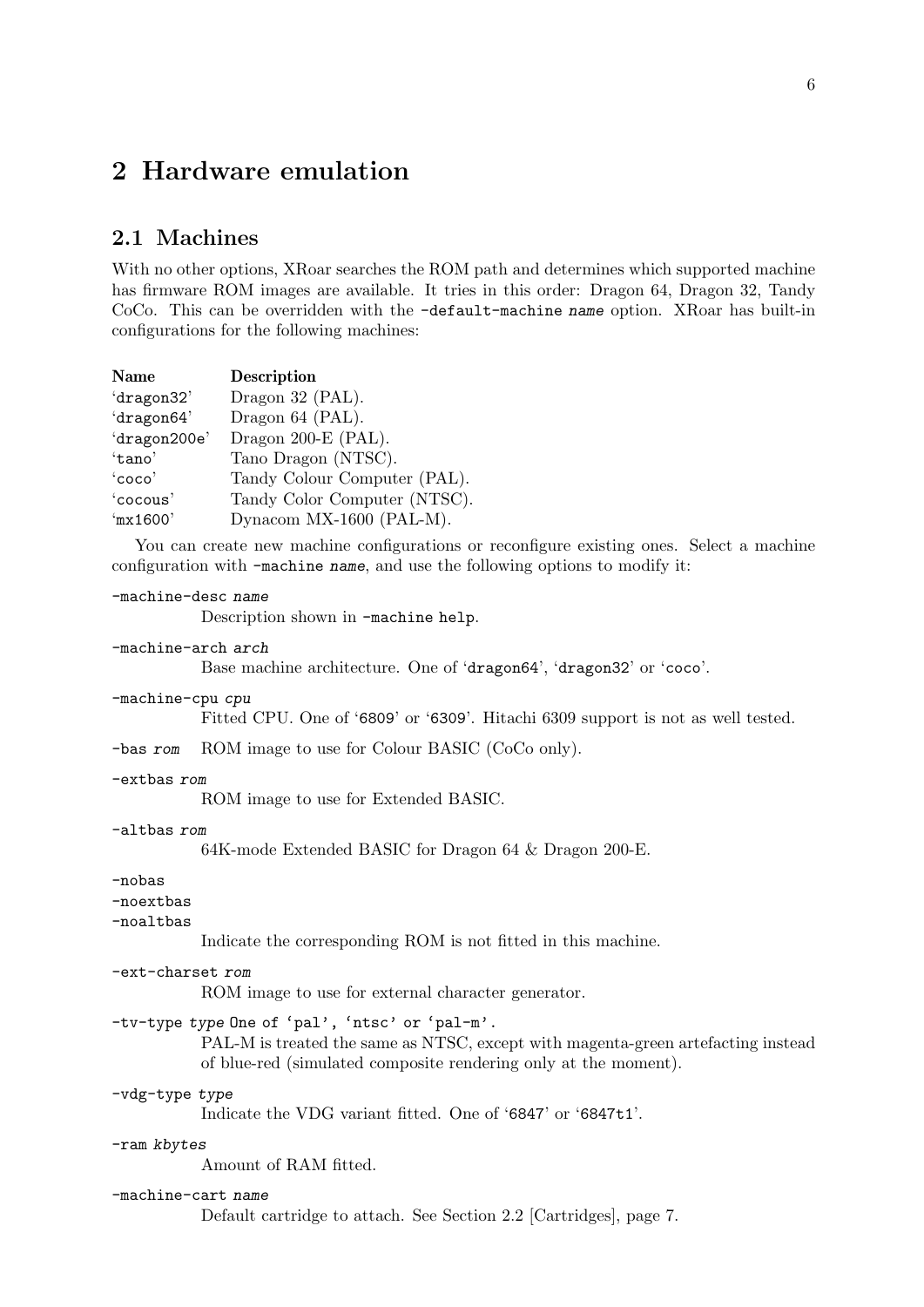<span id="page-9-0"></span>-nodos Indicate that XRoar is not to automatically attempt to attach a DOS cartridge to this machine (the default is to try).

For example, if the following lines were placed in your **xroar.conf**, a new machine could be selected with -default-machine pippin:

```
machine pippin
machine-desc Dragon Pippin (prototype)
machine-arch dragon32
ram 16
```
### <span id="page-9-1"></span>2.2 Cartridges

'dragondos'

The default cartridge for a machine is selected with the -machine-cart option. XRoar has built-in definitions for four cartridges:

DragonDOS, official disk interface cartridge from Dragon Data Ltd. Based on the WD2797 Floppy Disk Controller chip. 'delta' Delta System, Premier Microsystems' disk interface cartridge for the Dragon. Mk 2, based on the WD2791 controller. 'rsdos' RSDOS, Tandy's disk interface cartridge for use with the CoCo. Based on the WD1793 controller. 'gmc' John Linville's Games Master Cartridge provides the ability to bank switch up to 64K of cartridge ROM, along with an on-board SN76489 sound chip. Be aware that as provided, the cartridge is designed to auto-start an on-board ROM, and XRoar reflects this use. If you want to use it as a standalone cartridge, you'll need to use the -no-cart-autorun option. 'orch90' The Orchestra 90-CC cartridge provides stereo 8-bit audio output. The default ROM is CoCo-only, but the hardware is compatible with the Dragon. 'ide' Glenside IDE interface for hard disks. See [Section 3.3 \[Hard Disks\], page 10.](#page-12-1) 'nx32' Tormod Volden's NX32 RAM expansion cartridge. 'mooh' Tormod Volden's MOOH RAM expansion cartridge. 'mpi' Multi-Pak Interface. A CoCo add-on by Tandy that allows up to four cartridges to be connected, selectable by software or hardware switch.

You can create new cartridge configurations or reconfigure existing ones. Select a cartridge configuration with -cart name, and use the following options to modify it:

-cart-desc text

Cartridge description shown in -cart help.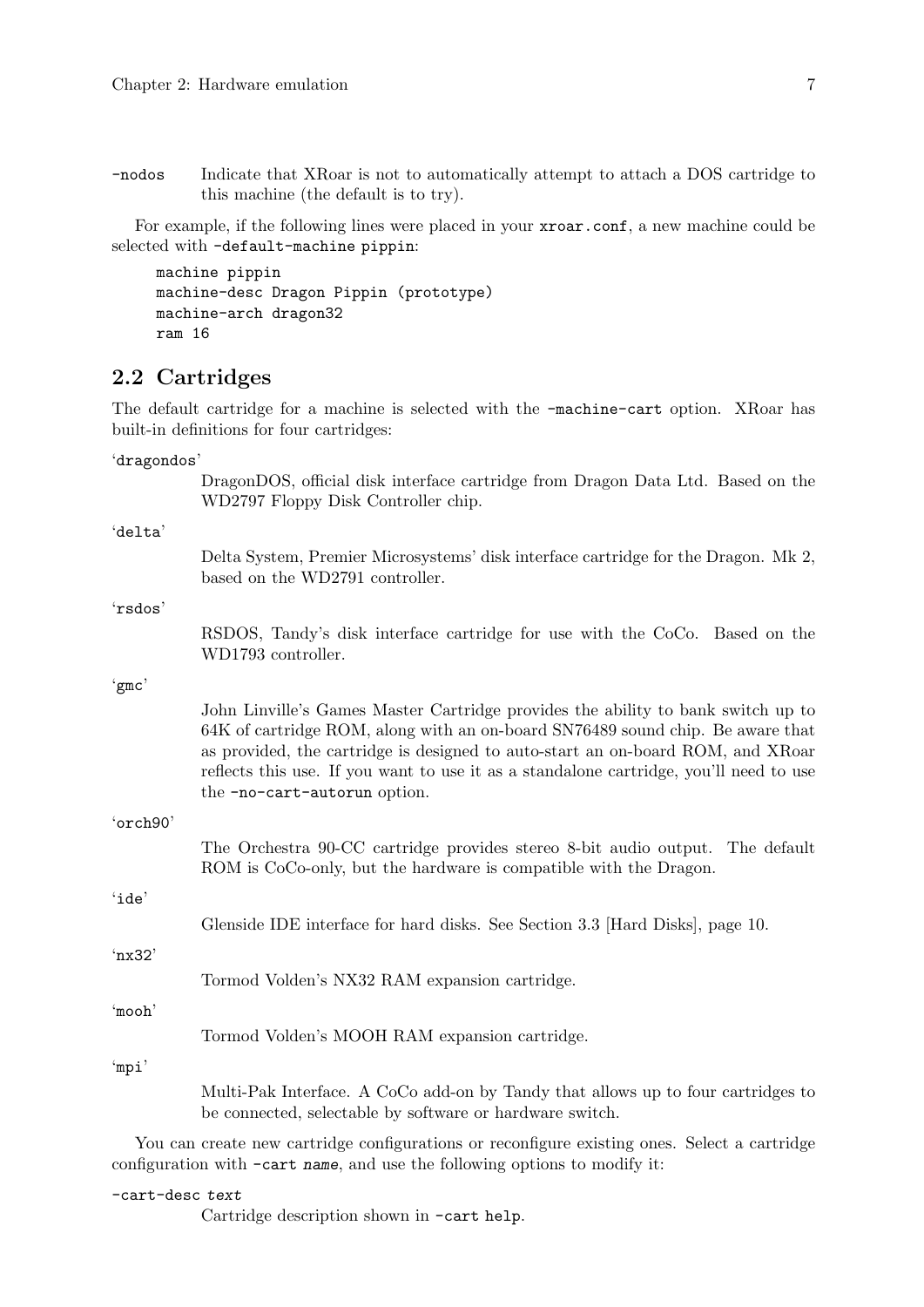```
-cart-type type
```
Set cartridge base type. One of 'rom', 'dragondos', 'delta', 'rsdos' or 'orch90'.

```
-cart-rom filename
```
The ROM image specified will be mapped from \$C000.

```
-cart-rom2 filename
```
The ROM image specified will be mapped from \$E000.

#### -cart-becker

Enable becker port where supported.

```
-cart-autorun
```
Auto-start cartridge using FIRQ.

Defining extra cartridges is most usefully done in the configuration file, for example:

cart sdose6 cart-desc SuperDOS E6 cart-type dragondos cart-rom sdose6.rom cart-rom2 dosdream.rom

This will define a cartridge called 'sdose6' as a DragonDOS cartridge with its ROM replaced with sdose6.rom, and an additional ROM called dosdream.rom.

XRoar will automatically attempt to find a disk interface relevant to the current machine unless a specific default has been configured for the machine with -machine-cart, or automatic selection is disabled with the -nodos option.

Selecting a ROM image file with the -load or -run command line options, or with Ctrl+L or Ctrl+Shift+L, will attach a ROM cartridge.

Within the emulator, cartridges can be enabled or disabled by pressing  $Ctrl+E$ . You will almost certainly want to follow this with a hard reset  $(\mathcal{C}tr1+\mathcal{S}hift+R)$ .

### 2.2.1 Multi-Pak Interface

If you attach a Multi-Pak Interface (MPI), you'll want to populate one or more of its slots (numbered 0-3). Use  $-\text{mpi}-\text{load}-\text{cart}$  [ $\text{slot}=\text{name}$  to attach a named cartridge to the specified (or next) slot. Configure the initially selected slot with -mpi-slot slot.

It's not recommended to load more than one DOS cartridge into the MPI. As things stand, only the last one (in slot order) will have the emulated drives properly connected.

### 2.2.2 Becker port

XRoar supports an emulator-only feature that enables it to connect to a server using a TCP connection to access remote facilities such as disk images and MIDI devices—the "becker port". This appears as a memory-mapped device, and XRoar supports it as an optional feature of the DOS cartridge.

Enable this port when configuring a cartridge with -cart-becker. The -becker option tells XRoar to prefer a cartridge with it enabled when automatically selecting one.

The IP and port to connect to can be specified with the -becker-ip and -becker-port options. These default to '127.0.0.1' and '65504' respectively, matching the defaults for DriveWire 4, the most popular server application used to provide such facilities.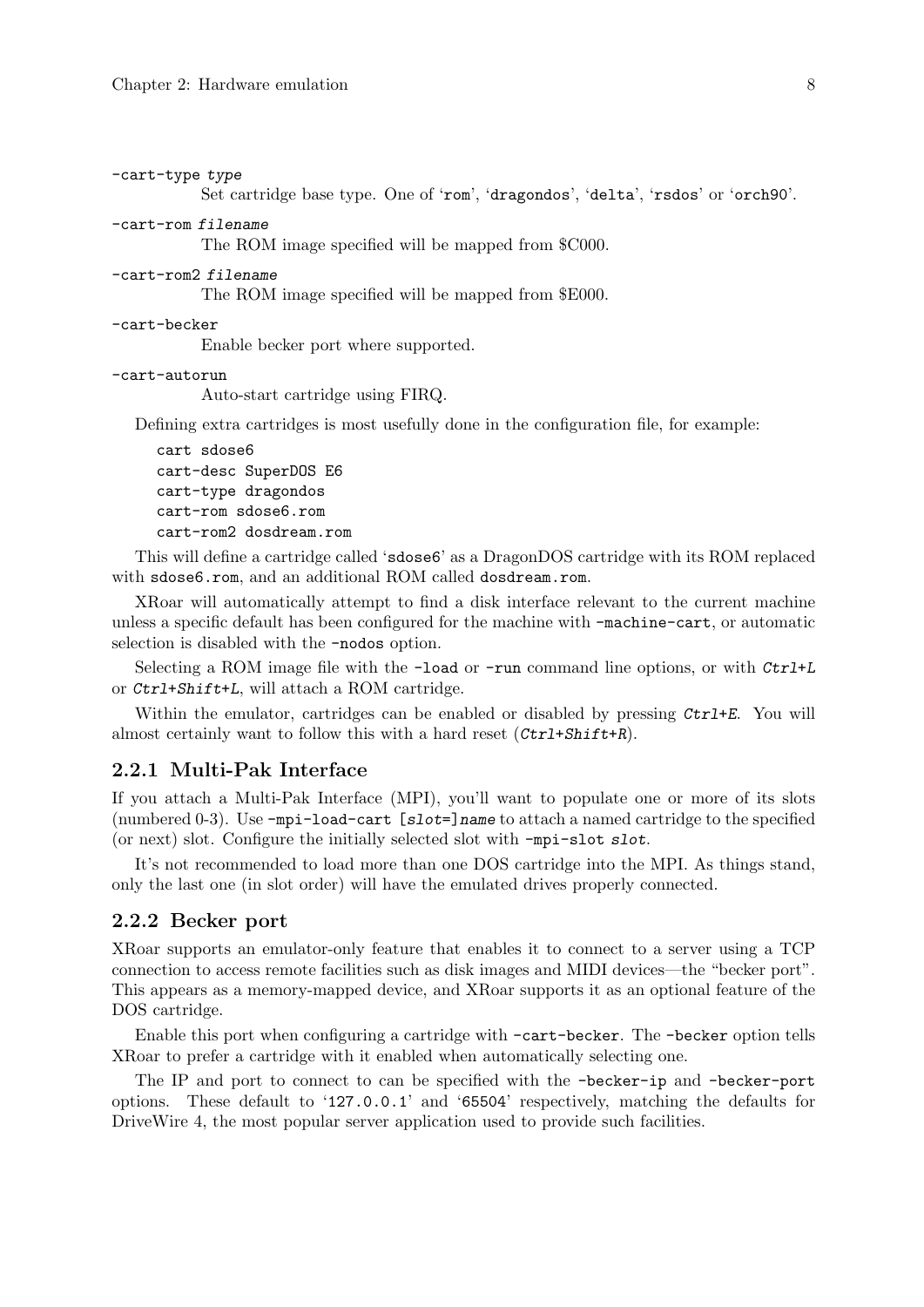## <span id="page-11-0"></span>3 Files

In general, files can be attached on the command line with  $-\text{load filename}$ , or by pressing Ctrl+L. XRoar judges the type of file based on its extension. To attempt to intelligently autorun a file, use  $\text{-run filename}$  or press  $\text{Ctrl+Shift+L}$ . See [Section 1.3 \[Running programs\],](#page-6-1) [page 4,](#page-6-1) for the methods XRoar will use to autorun a file.

### <span id="page-11-1"></span>3.1 Cassettes

XRoar supports three types of cassette image:

| <b>Extension</b> | <b>Description</b>                                                         |
|------------------|----------------------------------------------------------------------------|
| .cas             | Cassette file. Simple binary representation of data contained on a tape.   |
|                  | CUE support appends metadata describing cycle widths and representing      |
|                  | silence.                                                                   |
| .wav             | Cassette audio file. XRoar can read sampled audio from original cassettes. |
| .bas, .asc       | ASCII BASIC file. XRoar will convert text on the fly into blocks suitable  |
|                  | for loading in ASCII mode. Read-only.                                      |

To create a cassette image for writing (with the CSAVE or CSAVEM BASIC commands, for example), use the -tape-write filename option, or press  $\mathcal{C}tr1+W$ . If a file already exists, new data will be appended to it. Rewind the output take to overwrite it. Note a slight behaviour difference: CAS files can only be overwritten or appended to, WAV files can overwrite existing data (leaving later data intact).

The currently open tape files used for reading and writing are distinct.

Some cassette tapes are distributed with only one of the stereo channels containing data, and these sometimes cause loading issues. How stereo audio files are read can be adjusted with the -tape-channel-mode mode option, where mode is one of: 'mix' - mix two channels into one (the default), 'left' - read only the left channel, 'right' - read only the right channel.

Select the output frame rate when writing to audio files with  $-\tan \theta$ -rate hz. The default is 9600Hz.

Some debugging actions can be triggered each time the cassette motor switches off (e.g. when finished loading). See [Section 4.7 \[Debugging\], page 16.](#page-18-1)

The -tape-fast option accelerates tape loading by intercepting ROM calls. Disable with -no-tape-fast. On by default.

When fast loading is enabled, the -tape-pad-auto option will, for .cas files, ignore the motor delay when insufficient initial leader bytes are detected. This helps with old tape images that would not load on real hardware if simply converted to an audio file. On by default; switch off with -no-tape-pad-auto.

The -tape-rewrite option enables rewriting of anything read from the input tape to the output tape. This is useful for creating "well formed" .cas files.

Where available, these options can be changed on the fly in the GUI.

### <span id="page-11-2"></span>3.2 Floppy Disks

If a disk interface cartridge is selected, XRoar supports virtual disks. Three virtual disk formats are supported: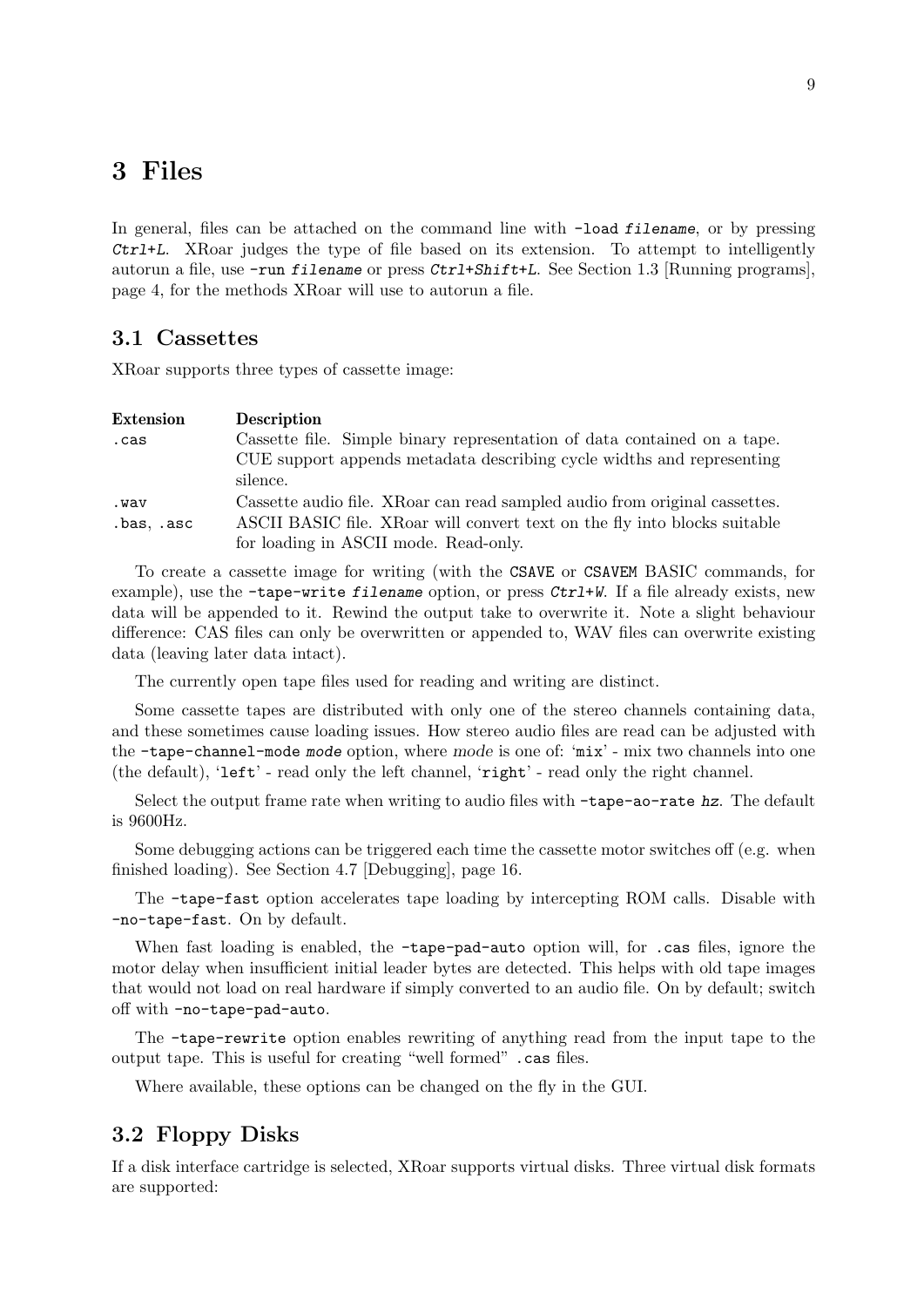<span id="page-12-0"></span>

| <b>Extension</b>        | <b>Description</b>                                                      |
|-------------------------|-------------------------------------------------------------------------|
| . $dmk$                 | Disk image file in a format defined by David Keil. They store a lot     |
|                         | of information about the structure of a disk and support both single    |
|                         | and double density data. All disk images are manipulated internally     |
|                         | in (near enough) this format.                                           |
| $.ivc$ , $.0s9$ , $.dk$ | Disk image file in a basic sector-by-sector format with optional header |
|                         | information.                                                            |
| . vdk                   | Another disk image file format, used by PC-Dragon.                      |

To insert a disk into a particular drive, press  $Ctrl+1-4$ .

When you attach a disk, it is read into memory, and subsequent disk operations are performed on this in-memory copy. Write enable defaults to on (so write operations on the copy will work), but write back defaults to off, so updates will not be written to the disk image file. To toggle write enable, press  $\mathcal{C}\text{tr1+}[5-8]$ , where the number to press is the drive number plus 4. To toggle write back, press  $Ctrl+Shift+[5-8]$ . Even with write back enabled, image files will not be updated until the disk in a virtual drive is changed, or you quit the emulator.

Where available, these options can also be changed on the fly in the GUI.

Write back can be set to default to on with the  $-disk-write-back$  command line option.

The JVC format specifies that the default number of sides in a headerless image is 1, but some disk images are distributed without headers that are double-sided. These cannot normally be distinguished from a single-sided disk with double the number of tracks, but if an OS-9 filesystem is present, the information is contained within the first sector. Because this information may be confused with other valid disk contents, the behaviour can be disabled with -no-disk-auto-os9. Disk images with the extension .  $\cos 9$  without headers always ignore this option, however.

You can create a new blank disk in a virtual drive by pressing  $\mathcal{C}\text{tr1+S}\text{hift}$ -[1-4]. You will be a prompted for a filename, and the extension determines which type of file will be written.

Note that RS-DOS for the Tandy Colour Computer numbers its drives from zero instead of one, so when you perform operations on Drive 1, from the CoCo's point of view, that will be Drive 0.

### <span id="page-12-1"></span>3.3 Hard Disks

Some experimental support is now in place for IDE hard disk images. The 'ide' cartridge type emulates a Glenside IDE controller mapped to addresses \$FF50–\$FF58.

At the moment there are no facilities to create these images, and a fixed image file named hd0.img in the current working directory is assumed. This must consist of a 512 byte identifier block (ASCII string "1DED15C0" then all zeroes) followed by a 512 byte IDENTIFY header, then the sector data. In examples, the 256 byte sector data of standard CoCo disks is doubled up to fill the 512 byte sectors of the hard disk image.

### 3.4 ROM cartridges

ROM cartridge images have a .rom or .ccc extension. Because XRoar supports other types of cartridge, loading a ROM image actually just creates a cartridge instance of type 'rom'. See [Section 2.2 \[Cartridges\], page 7](#page-9-1).

### 3.5 Snapshots

XRoar can save out a snapshot of the emulated machine state and read the snapshots back in later. To save a snapshot, press Ctrl+S. When using Ctrl+L to load a file, anything ending in .sna will be recognised as a snapshot.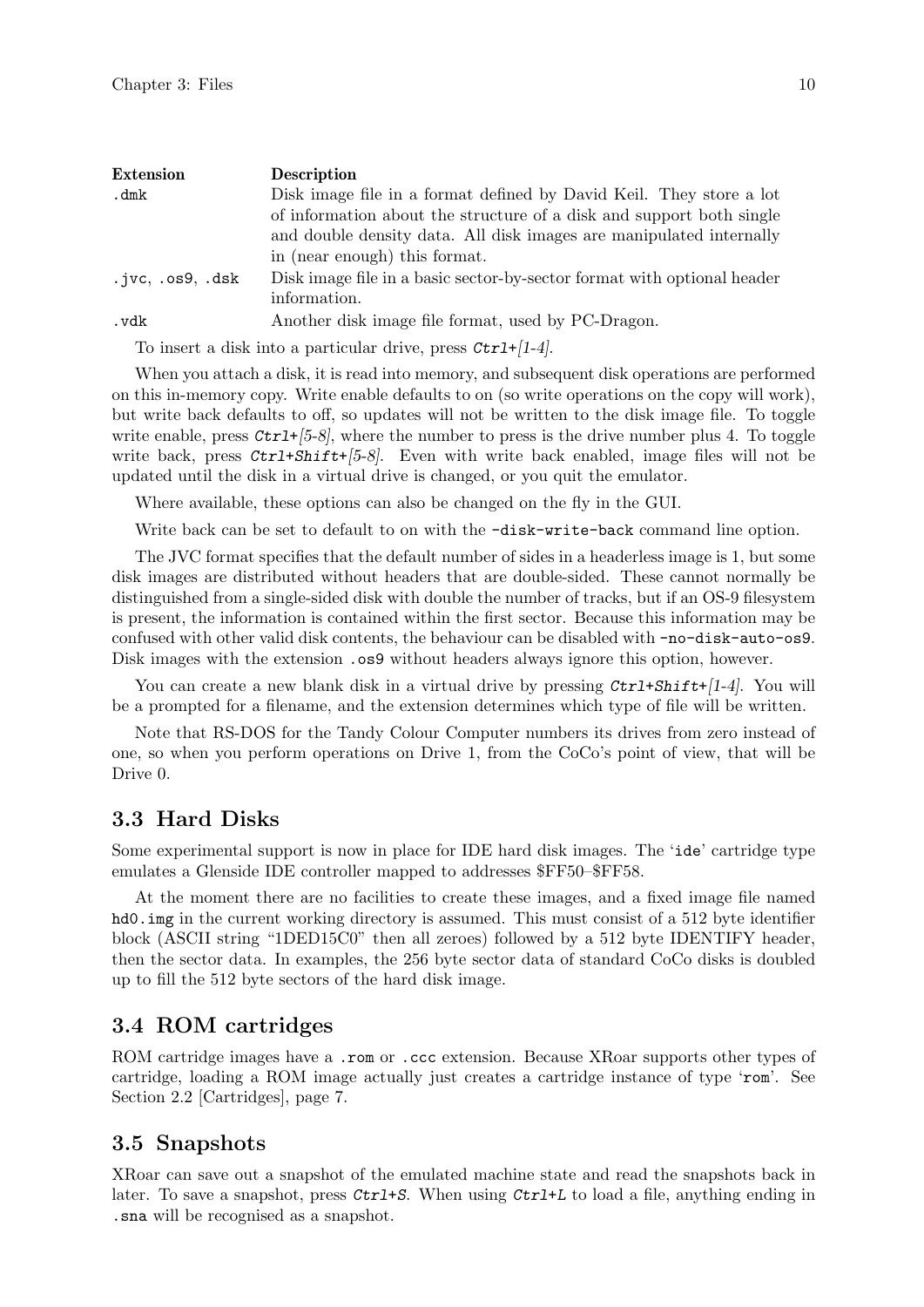<span id="page-13-0"></span>What is not (yet) included: Actual disk image data (only where to find it), attached cassettes or cartridge ROM contents.

## 3.6 Binary files

File types containing raw binary data to be loaded into RAM:

| Extension      | Description                                                                                             |
|----------------|---------------------------------------------------------------------------------------------------------|
| $\binom{1}{1}$ | Binary file (DragonDOS or CoCo). XRoar can load these directly into                                     |
|                | memory and optionally autorun them. Read-only                                                           |
| hex            | Intel hex record. An ASCII format that encodes binary data and where in<br>memory to load it. Read-only |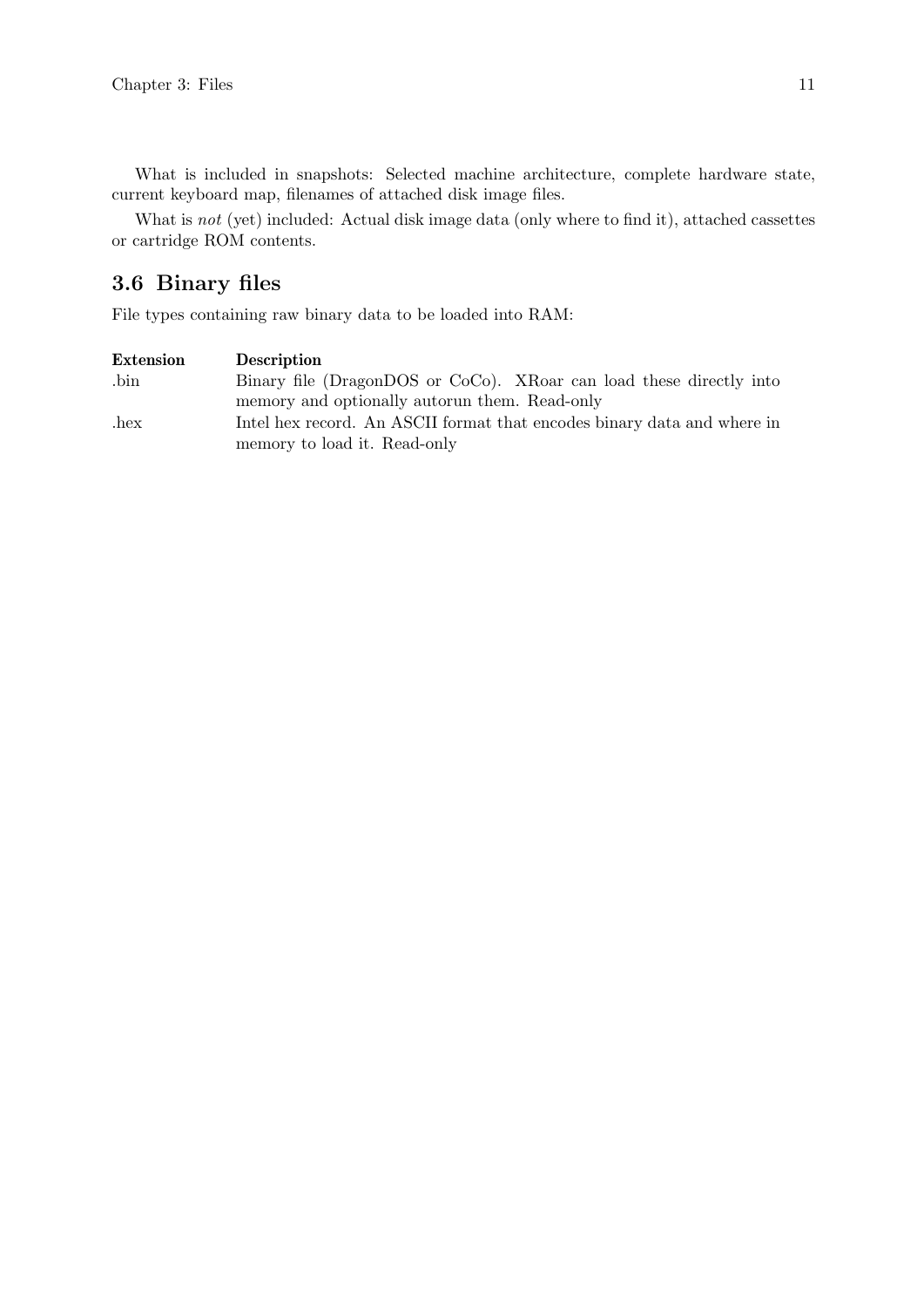### <span id="page-14-0"></span>3.7 Firmware ROM images

Firmware ROM image files are configured as part of a machine or a cartridge. They have an extension of .rom or .dgn, and can be specified as:

- Complete path to a file.
- Base filename of an image, to be discovered within a search path.
- Base filename of an image, omitting the extension. XRoar will search as above, appending the known ROM file extensions.
- An  $\circ$  character followed by the name of a ROM list.

A ROM list is a comma-separated list of images, each following the rules above. ROM lists may refer to other ROM lists. Define a ROM list with  $-$ romlist name=image[,image]... View the defined ROM lists with -romlist-print.

To make life easier, the default image for each type of machine or cartridge usually refers to a ROM list which contains all the corresponding filenames seen "in the wild":

| <b>ROM</b> list       | Canonical image names            |
|-----------------------|----------------------------------|
| '@dragon32'           | d32                              |
| '@dragon64'           | $d64_1$                          |
| '@dragon64_alt'       | $d64_2$                          |
| '@dragon200e'         | d200e_1                          |
| '@dragon200e_alt'     | $d200e_2$                        |
| '@dragon200e_charset' | d200e_26                         |
| "Q <sub>COCO</sub> "  | bas13, bas12, bas11, bas10       |
| '@coco_ext'           | extbas11, extbas10               |
| '@dragondos_compat'   | dplus49b, sdose6, ddos40, cdos20 |
| '@delta'              | delta                            |
| 'Orsdos'              | disk11, disk10                   |
| 'Orsdos_becker'       | hdbdw3bck                        |
| 'orch90'              |                                  |
|                       |                                  |

The default search path for images specified only as a base filename varies by platform, and is detailed in [Chapter 1 \[Getting started\], page 2.](#page-4-0) This path can can be overridden with the option -rompath=path, where path is a colon-separated list of directories to search. The path is parsed in the same manner as the configuration file search path (see [Chapter 1 \[Getting started\],](#page-4-0) [page 2\)](#page-4-0).

The XROAR\_ROM\_PATH environment variable can also be used to specify the search path, but this behaviour is deprecated and may be removed in a future version.

A CRC32 value is calculated (and reported) for loaded ROM images. XRoar uses these CRCs to determine automatically whether certain breakpoints can be used (e.g. for fast tape loading). The lists of CRCs matched can be defined in a similar way to ROM lists using the  $-crclist list=crc[, crc]...$  option. Each crc is a 8-digit hex number preceeded by '0x', or the name of a nested list preceeded by '@'. Use this if you have a modified version of a BASIC ROM that maintains compatible entry points with an original. View the current lists with -crclist-print.

Sometimes it may be useful to force CRC matching so that breakpoints apply (e.g. you are modifying a ROM image and don't wish to have to add its CRC to the match list each time you modify it). The -force-crc-match option forces the CRCs to be as if an original ROM image were loaded.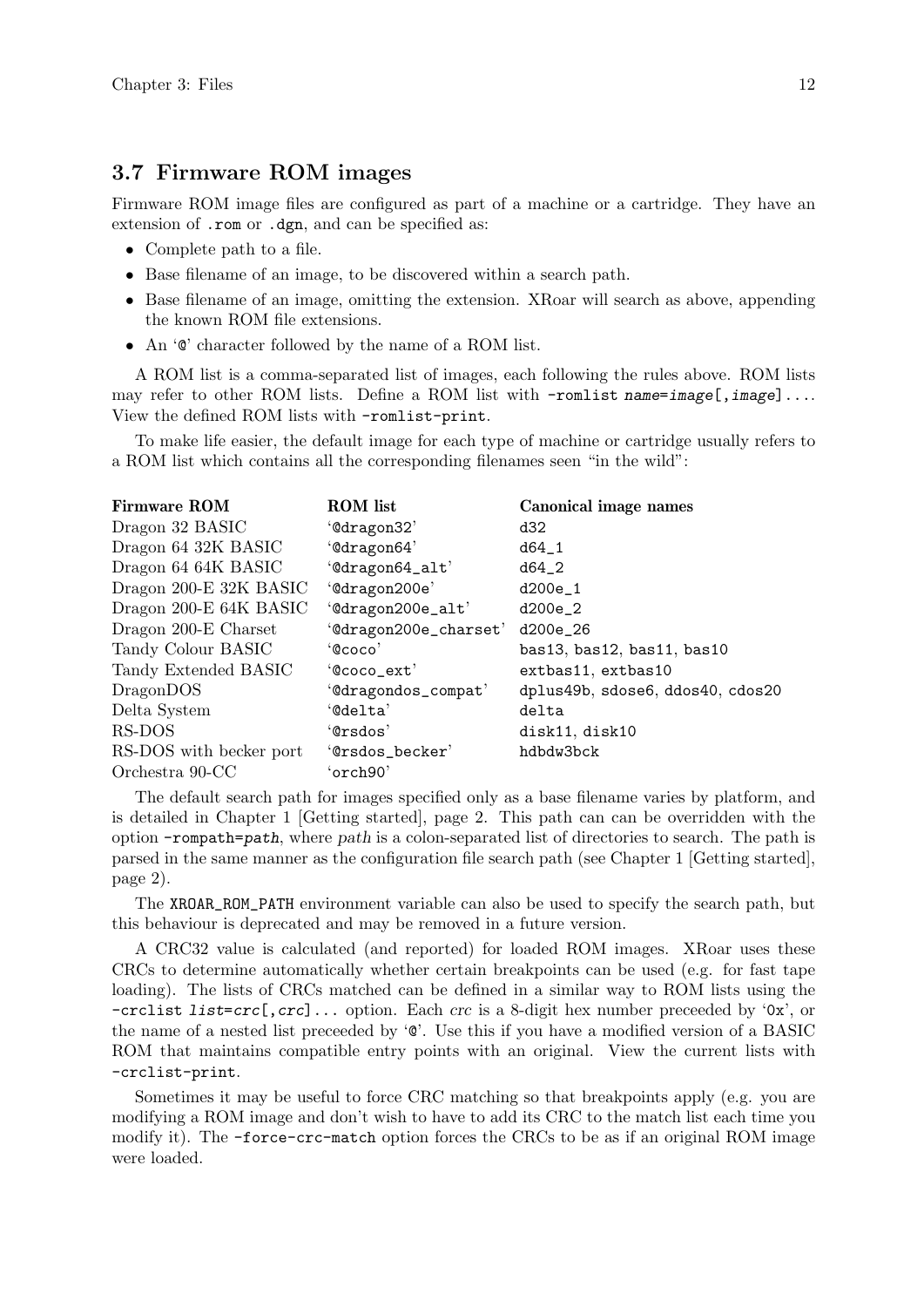## <span id="page-15-0"></span>4 User interface

### 4.1 User interface module

The user interface depends on supporting toolkit packages as described in [Section 1.2 \[Building](#page-4-1) [from source\], page 2](#page-4-1). Selection of user interface module may affect which other types of module are available: in particular, video output is strongly tied to the user interface.

-ui module

Select user-interface module. -ui help to list compiled-in modules.

### 4.1.1 GTK+ user interface

Select with -ui gtk2.

This is the most full-featured user interface. It provides extensive dynamic menus, and control dialogues for cassette and disk files. This is the preferred interface under Linux.

Only one video module is usable with this user interface: 'gtkgl'.

### 4.1.2 SDL user interface

Select with -ui macosx (Mac OS X menus), -ui windows32 (Windows menus) or -ui sdl (no menus).

A more limited interface requiring the use of keyboard shortcuts for most functionality. The Windows variant also includes some menu-based control. Provides three video output modules: 'sdlgl' (OpenGL, preferred), 'sdlyuv' (YUV, often accelerated under X11) and 'sdl'. -vo sdl is the least capable, but most compatible; try this if you are having problems with OpenGL.

Under Mac OS X, many operations are usable by pressing Command+key as well as the usual shortcut of Ctrl+key.

### 4.2 Video output

-vo module

Video output module to use. Available modules depend on the selected userinterface module. -vo help gives a complete list for each possible user-interface.

-fs

Start full-screen. Toggle full-screen with  $Ctrl+F$  or F11.

#### -fskip frames

Specify frameskip. Default is '0'. For slower machines.

### -gl-filter filter

Filtering method to use when scaling the screen. One of 'linear', 'nearest' or 'auto' (the default). OpenGL output modules only.

-invert-text

Start up with inverted text mode.

```
-ccr renderer
```
Composite video cross-colour renderer. One of 'simple' (very fast), '5bit' (fast, more accurate) or 'simulated' (slow, very accurate). Default is '5bit'.

Real NTSC machines start in one of two cross-colour states at random. Games often prompt the user to "Press Enter if the screen is red", for example. You can press Ctrl+A, to cycle through three modes: Off, Blue-red and Red-blue.

Inverted text mode may be toggled by pressing Ctrl+Shift+I.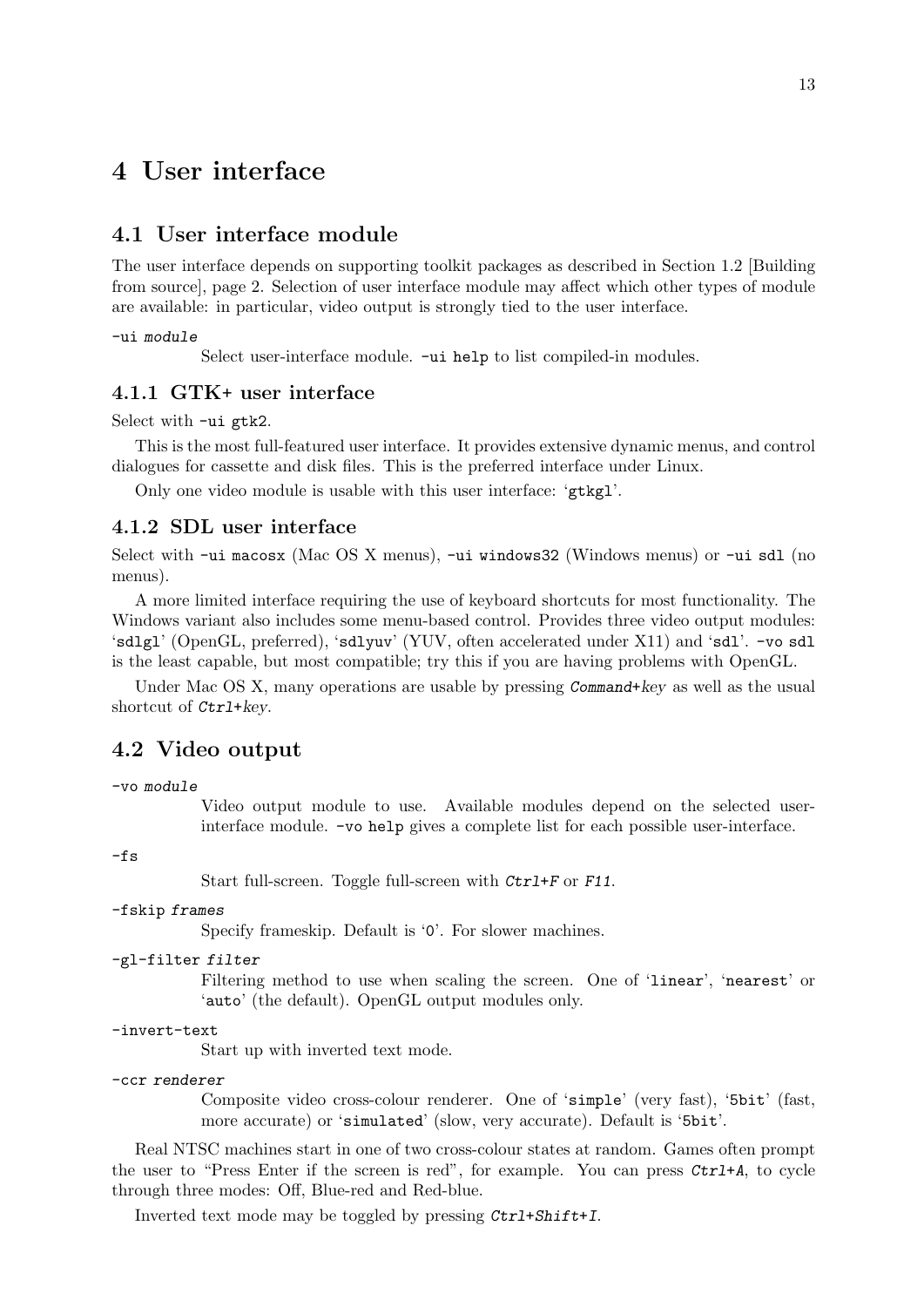### <span id="page-16-0"></span>4.3 Audio output

#### -ao module

Select audio output module. -ao help for a list.

#### -ao-device device

Module-specific device specifier. e.g. /dev/dsp for OSS.

#### -ao-format format

Specify audio sample format. -ao-format help for a list.

#### -ao-rate hz

Specify audio frame rate, where supported. The default is taken from the operating system if possible, otherwise it will usually be '48000'.

#### -ao-channels n

Specify number of channels (1 or 2). Default is usually 2.

### -ao-fragments n

Specify number of audio fragments.

### -ao-fragment-ms ms

Specify audio fragment size in milliseconds.

#### -ao-fragment-frames frames

Specify audio buffer size in frames.

#### -ao-buffer-ms ms

Specify total audio buffer size in milliseconds.

#### -ao-buffer-frames frames

Specify total audio buffer size in frames.

#### -ao-gain db

Specify audio gain in dB relative to 0 dBFS. Only negative values really make sense here. The default is  $\div 3.0$ .

#### -volume volume

Older way to specify volume. Simple linear scaling, using values 0–100.

#### -fast-sound

Slightly faster audio support by ignoring certain uncommon state changes.

Audio latency is a concern for emulators, so XRoar allows the buffering characteristics to be configured with the fragment and buffer options above. Not all audio modules support all options, but setting the total audio buffer size will usually have an effect. Bear in mind that any figures reported by XRoar reflect what it was able to request, and won't include any extra buffering introduced by the underlying sound system.

When the Orchestra 90-CC cartridge is attached, its stereo output needs to be mixed with the Dragon's normal audio. To allow a small amount of headroom for this, the default gain is set to  $\div$ 3.0' (dB relative to full scale), but be aware that it would still be possible for this to clip depending on what's happening on the internal sound bus. A setting of  $-\infty$ -gain -9.0 would give plenty of headroom (at the expense of a quieter overall sound).

### <span id="page-16-1"></span>4.4 Keyboard

The default mapping of host keys to emulated keys is based on the original positions of the keys, with certain exceptions: cursor keys are mapped directly, Escape maps to the Dragon's BREAK key, and Home maps to CLEAR. Other keys may also be mapped to CLEAR if there is a choice in your selected keymap that doesn't conflict with a regular character in translated mode.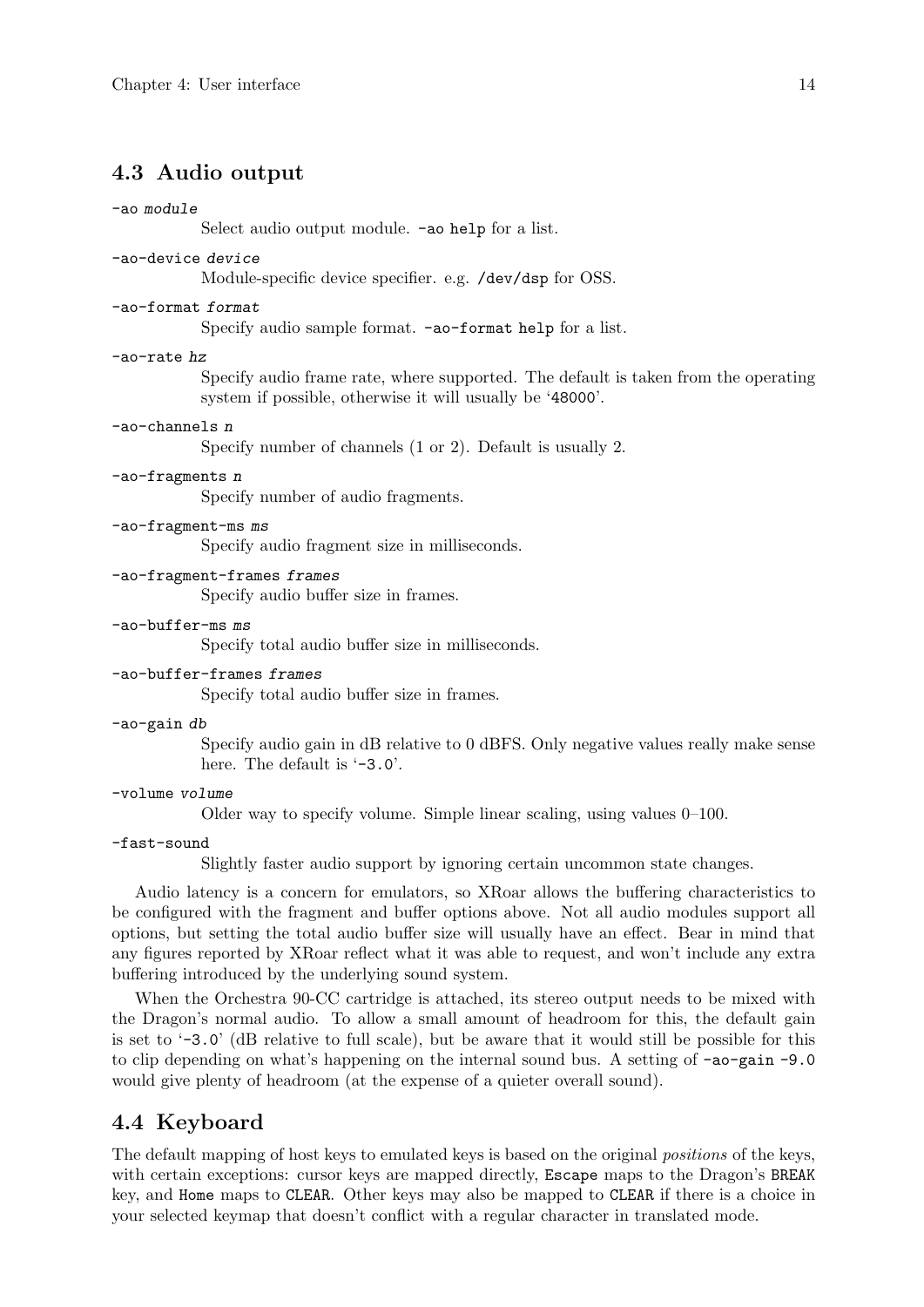<span id="page-17-0"></span>For position-based mapping, XRoar needs to be informed of the layout of the host's keyboard. If it is not the default (UK), use the -keymap code option.

XRoar can also be put into "translated" keyboard mode, where characters typed on a PC keyboard are translated into the equivalent keystrokes on the Dragon. Use the -kbd-translate option to default to this mode. Press  $\mathcal{C}tr1+Z$  at any time to toggle between the two modes.

In translated mode,  $Shift+Enter$  is mapped to the Caps Lock combination ( $Shift+0$  usually, Shift+Enter on the Dragon 200-E). Similarly, Shift+Space is mapped to the "pause output" combination (Shift+@ usually, Shift+Space on the Dragon 200-E).

```
-keymap code
```
Specify host keyboard layout. -keymap help for a list. Default is 'uk'.

```
-kbd-translate
```
Start up in "translated" keyboard mode.

### -type string

Intercept ROM calls to type string into BASIC on startup.

The keyboards of the Dragon, Dragon 200-E and Tandy CoCo operate in the same way, but the matrix and/or key layouts differ. When you select a machine (see [Section 2.1 \[Machines\],](#page-8-1) [page 6](#page-8-1)), the appropriate layout is selected for you, but you can cycle between the three by pressing Ctrl+K.

XRoar will simulate the "ghosting" effects inherent in a simple matrix design, but the accuracy of this simulation will depend very much on your host keyboard, which vary greatly in the amount of simultaneous keypresses they support (for more information, search for "NKRO").

### <span id="page-17-1"></span>4.5 Joysticks

XRoar supports attached joysticks, or can emulate them using the keyboard or mouse ("virtual joysticks"). There are a few built-in configurations, or new ones can be defined. Here are the built-ins:

#### Name Description

'joy0' First two axes and first two buttons of first physical joystick 'joy1' First two axes and first two buttons of second physical joystick 'kjoy0' Keyboard based virtual joystick using cursor keys and Left Alt. 'mjoy0' Mouse based virtual joystick mapped to screen position

By default, 'joy0' (the first physical joystick) is mapped to the Dragon's right joystick port, and 'joy1' (the second physical joystick) to the left port. Map different named joysticks with -joy-right name and -joy-left name. Right and left joystick mapping can be easily swapped by pressing Ctrl+Shift+J.

A configured "virtual joystick" can be used by pressing Ctrl+J. The first press substitutes it for the right joystick, the second press with the left joystick and a third press disables it again. The virtual joystick defaults to the keyboard-based 'kjoy0' described above, but can be reconfigured with -joy-virtual name.

A joystick configuration can be created or configured by selecting it by name with -joy name, and then configuring its axes with -joy-axis index=spec and buttons with -joy-button index=spec. In each case, spec has the syntax module:args, with args being a comma-separated list, the format of which is specific to module:

| Module     | Axis args                         | Button args                  |
|------------|-----------------------------------|------------------------------|
| 'physical' | $joystick-index$ , $  axis-index$ | joystick-index, button-index |
| 'keyboard' | $key$ -name $0$ , key-name $1$    | key-name                     |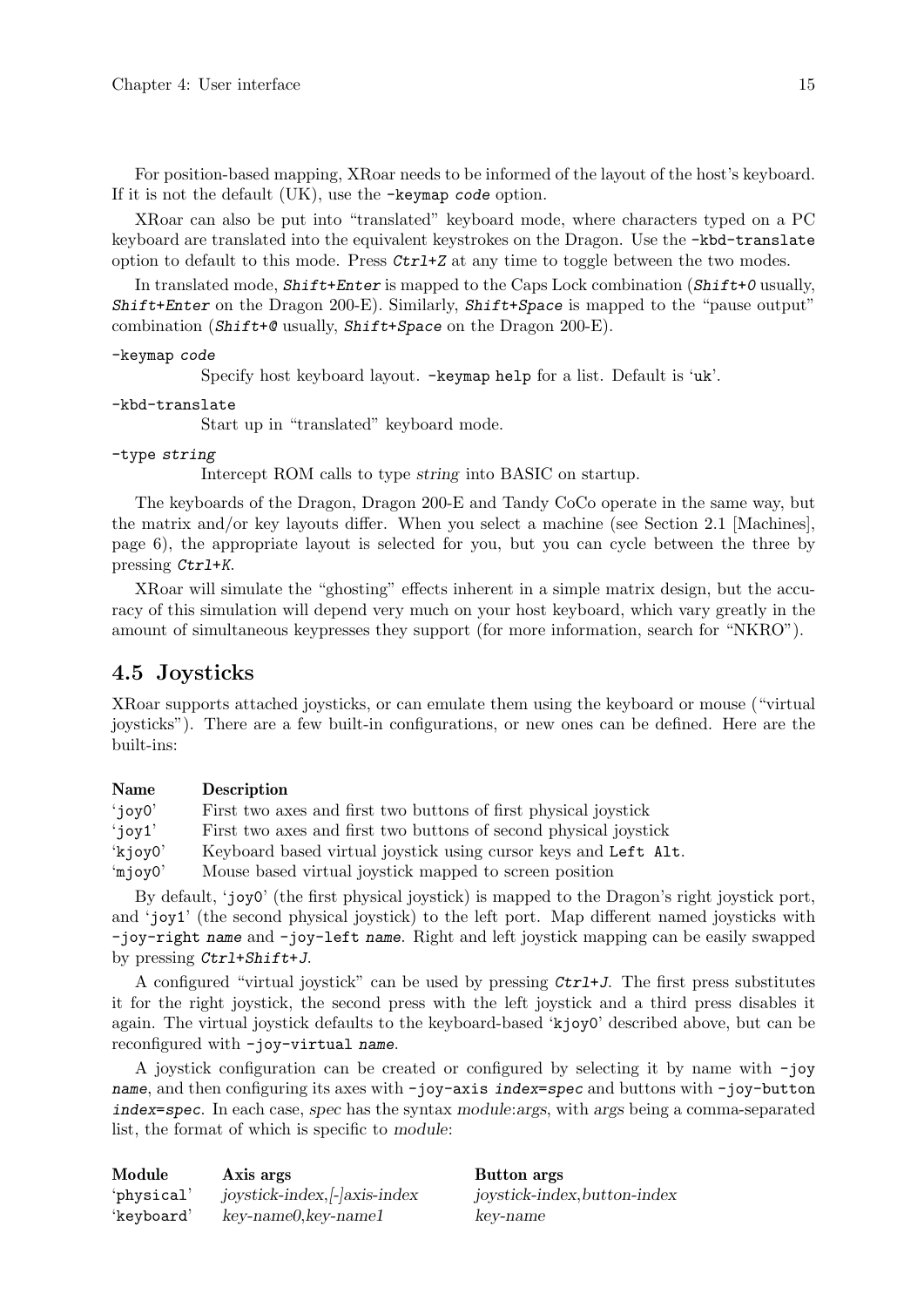<span id="page-18-0"></span>'mouse' screen-offset0,screen-offset1 button-number

For physical joysticks a '-' before the axis index inverts the axis. Key names for the keyboard module depend on the underlying toolkit. The default screen offsets for the mouse module are 'X=2,254' and 'Y=1.5,190.5' which gives reasonable behaviour for some games and utilities.

### 4.6 Printing

XRoar supports redirecting the Dragon parallel printer output to a file or pipe with the -lp-file or  $-\mathbf{lp}-\mathbf{pipe}$  option. Printed data will be sent to the appropriate stream. Pressing  $\mathcal{C}\mathbf{tr}\mathbf{1}+\mathbf{Shift}+\mathbf{P}$ will flush the current stream by closing it (so if the stream is a pipe, the filter will complete). The stream will be re-opened when any new data is sent.

The pipe feature allows you to use useful print filters such as enscript, e.g. -lp-pipe "enscript -B -N r -d printer-name". This will send a job to your printer, using carriage returns as line feeds (the Dragon default), each time you press Ctrl+Shift+P (or exit the emulator).

### -lp-file filename

Append printer output to filename.

-lp-pipe command

Pipe printer output to command.

Note that the CoCo uses a serial printer port. As full serial support is yet to be added, a very limited form of print redirection is implemented for the CoCo using a ROM BASIC intercept. This is enough to support BASIC commands like LLIST, but will not cope with programs implementing their own serial routines.

### <span id="page-18-1"></span>4.7 Debugging

XRoar can act as a remote target for GDB using a network socket. When GDB connects, emulation is stopped. GDB can then inspect memory, instruct the target to set breakpoints and watchpoints (read, write and access), single step or continue execution. A version of GDB patched to specifically support 6809 targets can also perform disassembly and inspect registers. For more information on how to use GDB, see the [GDB Documentation \(](http://www.gnu.org/software/gdb/documentation/)http://www.gnu.  $\texttt{org}/\texttt{softmax}/\texttt{gdb}/\texttt{documentation}/\text{)}^{1}.$ 

Enable the GDB remote target with -gdb. The default IP and port for the target are '127.0.0.1' and '65520'. These can be overridden with the -gdb-ip and -gdb-port options.

XRoar also supports a simpler "trace mode", where it will dump a disassembly of every instruction it executes to the console. Toggle trace mode on or off with Ctrl+V. Trace mode can be enabled from startup with the -trace option.

User-interface debugging flag can be enabled with -debug-ui value, where only one value is currently supported:

0x0001 Keyboard event debugging.

Hex & binary file debugging can be enabled with -debug-file value, where the value is a bitwise ORing of the following:

0x0001 Print summary information such as load or exec addresses.

0x0002 Hex dump of all data read into memory.

0x0004 Print filename block metadata when autorunning a tape.

<sup>1</sup> http://www.gnu.org/software/gdb/documentation/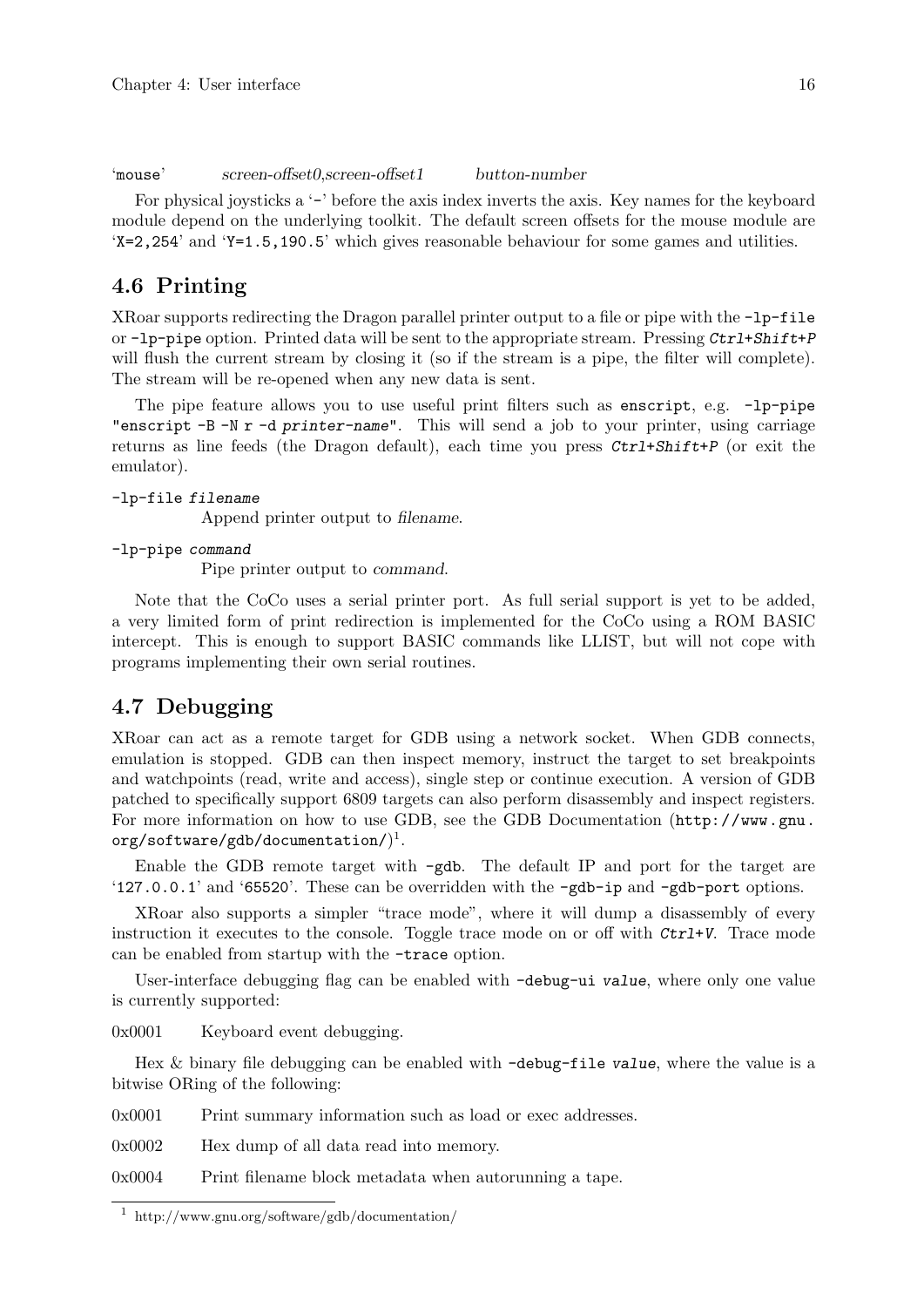<span id="page-19-0"></span>Floppy controller debugging can be enabled with -debug-fdc value, where the value is a bitwise ORing of the following:

0x0001 Show FDC commands.

0x0002 Show all FDC states.

0x0004 Hex dump of read/write sector data.

0x0008 Hex dump of becker port conversation data.

The GDB stub can also emit debug information about its own operation with -debug-gdb value, where value is a bitwise ORing of:

0x0001 Connection open and close.

0x0002 Show packet data.

0x0004 Checksum reporting.

0x0008 Report on general queries.

The special value argument of -1 parses as "all bits set", and so enables all corresponding debug options.

XRoar prints various other informational messages to standard output by default, including when the state of certain toggles is modified. Verbosity can be changed with the -verbose level option. -quiet is equivalent to -verbose 0. Levels are:

0 Quiet. Only warnings and errors printed.

1 Print startup diagnostics and emulator state changes (default).

2 Report some emulated machine state changes.

3 Miscellaneous internal debugging.

XRoar can be told to exit after a number of (emulated) seconds with the -timeout seconds option.

XRoar can quit a number of seconds after the cassette motor is switched off with the -timeout-motoroff seconds option. This is useful in the case of automatic tape rewriting. A value of 1 is usually sufficient to account for the brief motor click that occurs after header blocks and during gapped loading.

Similarly, a snapshot can be automatically written after loading with the -snap-motoroff file option. The file is overwritten each time the motor transitions to off. This can be used to help analyse the machine state immediately after loading, before any autorun code has taken effect.

### 4.8 Keyboard shortcuts

A summary of commonly available shortcuts.

Ctrl+A Cycle through cross-colour video modes (hi-res only).

Ctrl+D Open disk control dialogue (GTK+ only).

 $Ctrl+E$  Toggle DOS emulation on/off - reset to take effect.

Ctrl+F, F11

Toggle full screen mode.

### Ctrl+Shift+H, Pause

Toggles pause mode (HALTs the CPU). As seen on the Dynacom MX-1600.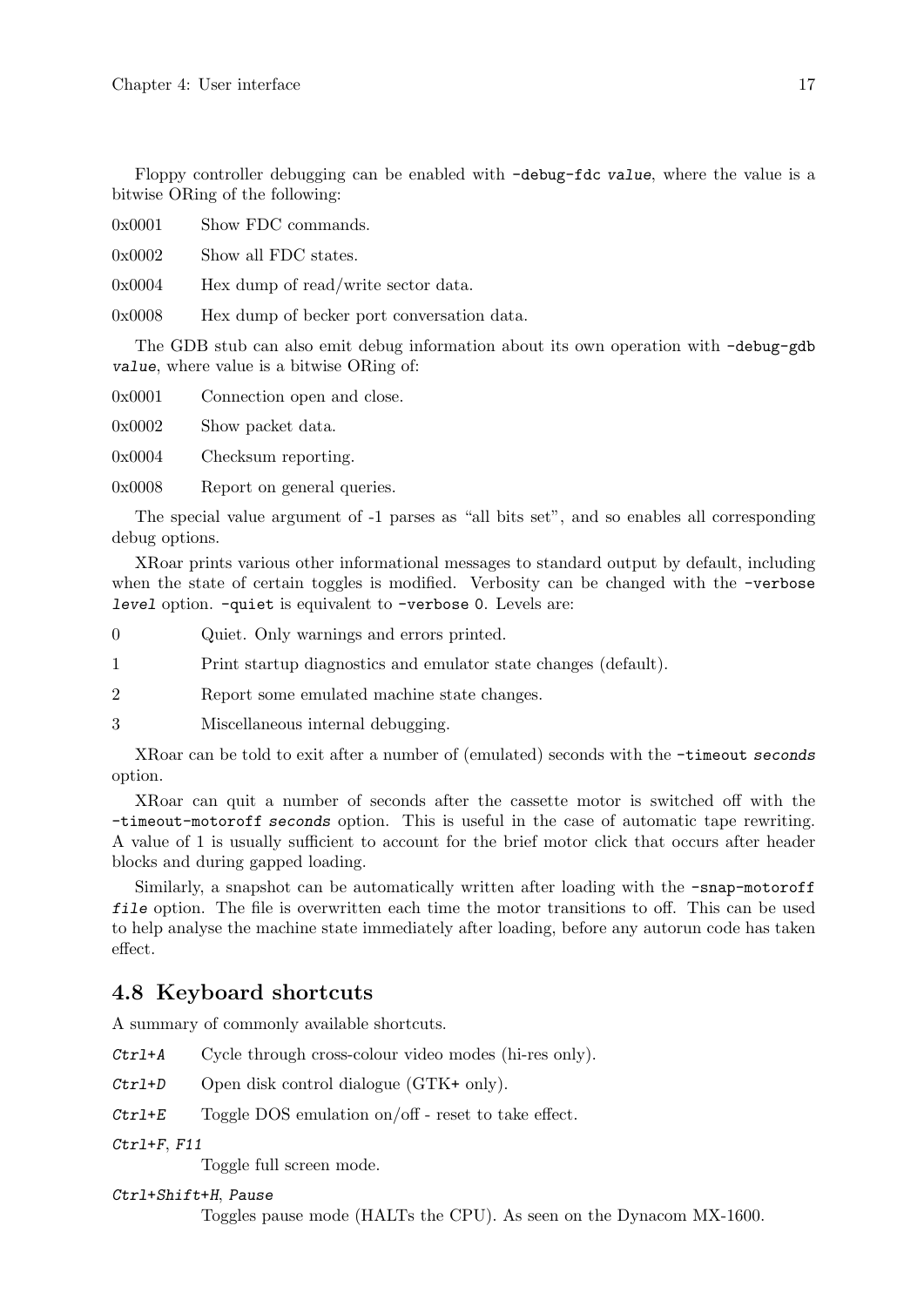| $Ctrl + Shift + I$ |
|--------------------|
|--------------------|

| Ctr1+Shift+1       |                                                                               |
|--------------------|-------------------------------------------------------------------------------|
|                    | Toggle text mode inverse video.                                               |
| $Ctrl+J$           | Cycle through joystick emulation modes (None, Right, Left).                   |
| $Ctrl + Shift + J$ |                                                                               |
|                    | Swap left and right joysticks.                                                |
| $Ctrl+K$           | Cycle through Dragon, Dragon 200-E and CoCo keyboard layouts.                 |
| $Ctrl+L$           | Load a file (see below).                                                      |
| Ctrl+Shift+L       |                                                                               |
|                    | Load a file and attempt to autorun it where appropriate.                      |
| $Ctrl+M$           | Cycle through emulated machine types (resets machine).                        |
| $Ctrl + Shift + P$ |                                                                               |
|                    | Flush printer output.                                                         |
| $Ctrl+Q$           | Quit emulator.                                                                |
| $Ctrl+R$           | Soft reset emulated machine.                                                  |
| $Ctrl + Shift + R$ |                                                                               |
|                    | Hard reset emulated machine.                                                  |
| $Ctrl + S$         | Save a snapshot.                                                              |
| $Ctrl+T$           | Open the tape control dialogue $(GTK+$ only).                                 |
| $Ctrl+V$           | Toggle trace mode.                                                            |
| $Ctrl+W$           | Attach a virtual cassette file for writing.                                   |
| $Ctrl+Z$           | Enable keyboard translation mode.                                             |
| F12                | While held, the emulator will run at the maximum possible speed.              |
| $Shift+F12$        |                                                                               |
|                    | Toggle rate limiting. Emulator will run at maximum speed until pressed again. |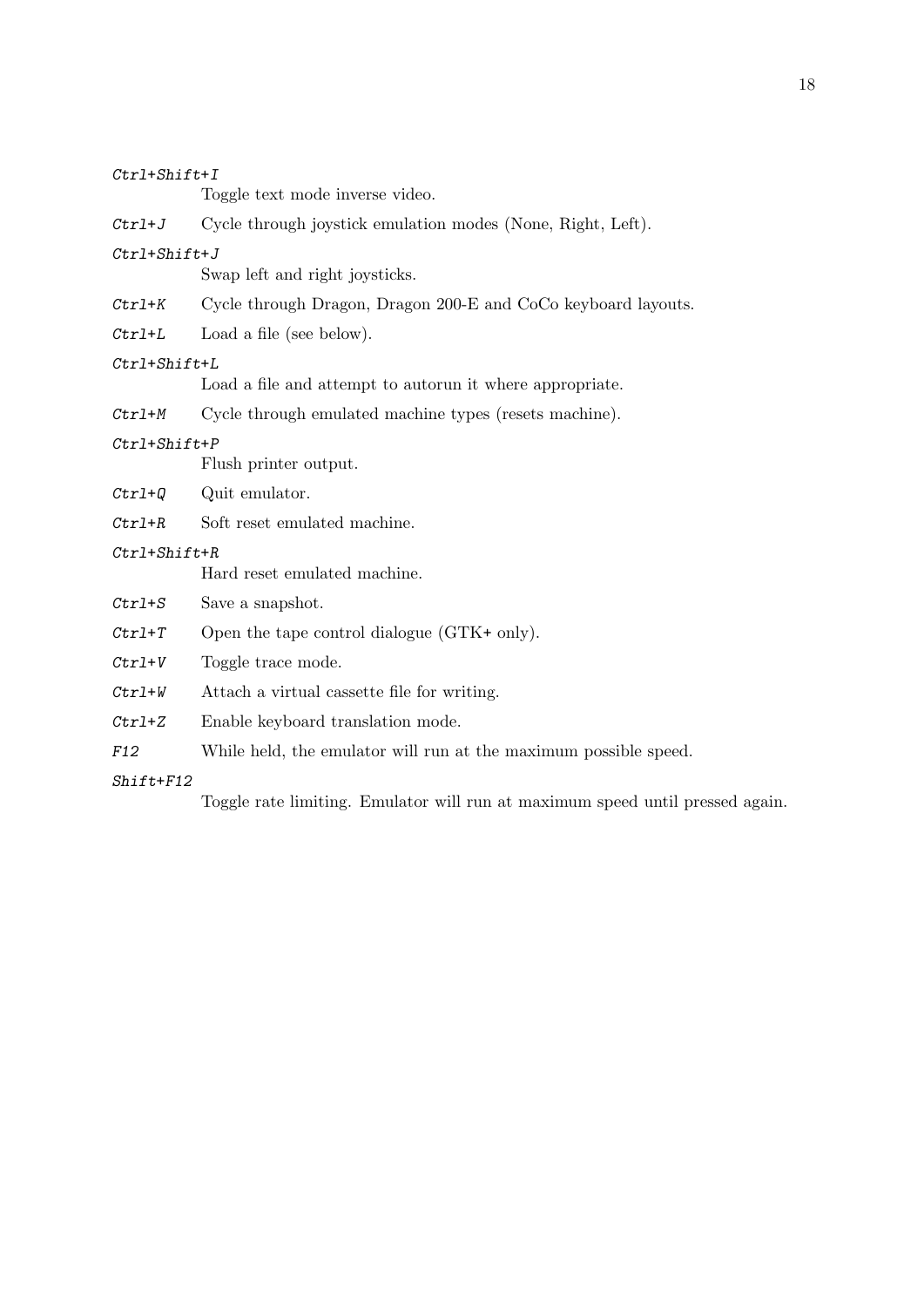## <span id="page-21-0"></span>5 Troubleshooting

Some commonly encountered issues:

• I only see a checkerboard pattern of orange and inverse '@' signs.

This probably indicates that XRoar could not locate any BASIC ROM images. Acquire some and put them in the directory appropriate to your platform. XRoar tries to find ROMs for machines in the following order if you do not specify a default machine: Dragon 64, Dragon 32, CoCo.



Figure 5.1: Emulator with and without BASIC ROM

• This program is supposed to be in colour, but all I see is black & white.

Try pressing Ctrl+A one or more times. What this really means is that you're used to running the program on an NTSC machine, and it makes use of cross-colour, but XRoar is emulating a PAL machine. Try starting with -default-machine tano or -default-machine cocous.



Figure 5.2: Time Bandit, Dunlevy & Lafnear, 1983 in different artefact modes